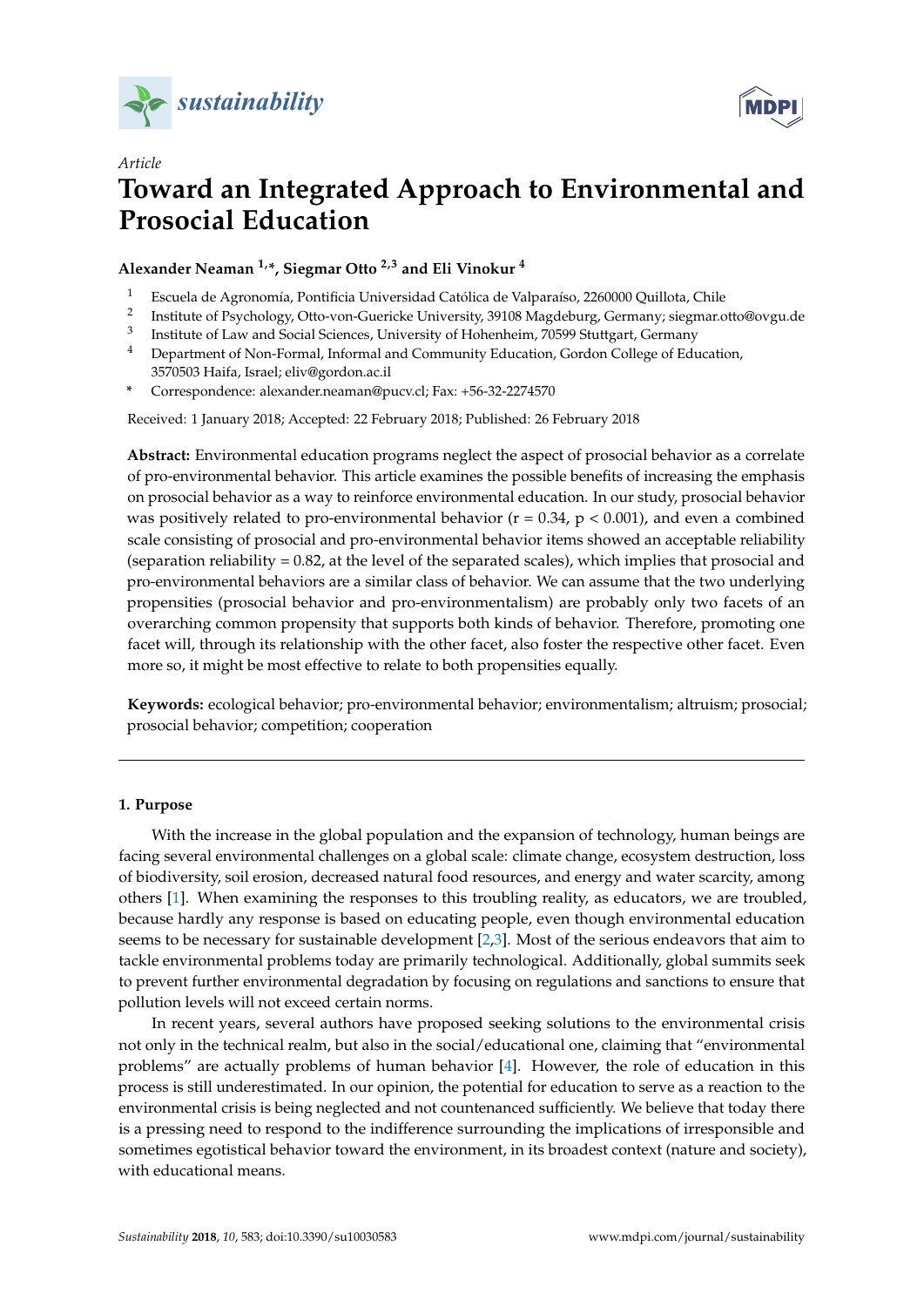Environmental education has been around for five decades, but its focus is on human behavior and its impact on nature. In this paper, we propose that environmental education should broaden its focus to emphasize human relations. We call this addition "prosocial education" [\[5\]](#page-8-2), education that promotes openness, compassion, care, and responsibility for the other, and argue that it can add an important perspective to environmental education. Moreover, it can become a pathway to cultivate pro-environmentalism as well as what some authors call "sustainable behavior", which includes actions aimed at protecting both the natural and the human (social) environments [\[6](#page-8-3)[,7\]](#page-8-4).

Numerous studies have indicated that there is a troubling discrepancy between the possession of environmental knowledge and environmental awareness and the actual realization of pro-environmental behavior [\[8,](#page-8-5)[9\]](#page-8-6). In an attempt to explain this discrepancy, this article will not deal with the first two correlates of pro-environmental behavior, i.e., increasing the student's environmental knowledge and promoting the student's sense of connectedness to nature. Instead, this article will examine the possible benefits of increasing the emphasis on prosocial behavior as a way to reinforce environmental education. Although similar attempts have already been made [\[7\]](#page-8-4), we will emphasize some additional aspects.

#### **2. Prosocial Behavior is Not Discussed Enough in Environmental Education**

Researchers in the social sciences and in education have sought for decades to understand the factors that determine pro-environmental behavior [\[8,](#page-8-5)[10,](#page-8-7)[11\]](#page-8-8). Among multiple factors, pro-environmental behavior is related to environmental knowledge [\[12](#page-8-9)[–14\]](#page-8-10), connectedness to nature [\[15,](#page-8-11)[16\]](#page-8-12), and prosocial behavior [\[6](#page-8-3)[,7,](#page-8-4)[17\]](#page-8-13). It is important to note, however, that environmental education programs commonly focus on increasing students' environmental knowledge [\[18](#page-8-14)[,19\]](#page-8-15) and promoting their sense of connectedness to nature [\[20](#page-8-16)[,21\]](#page-8-17). Despite the existence of altruism and prosocial behavior models for the prediction of pro-environmental behavior [\[8\]](#page-8-5), environmental education programs do not sufficiently discuss the aspect of prosocial behavior—which is defined as voluntary behavior intended to benefit others or promote harmonious relationships with others [\[22,](#page-8-18)[23\]](#page-8-19) as a correlate of pro-environmental behavior. Indeed, a search for the terms, "prosocial behavior", "prosocial", "altruism", or "altruistic" in the leading journals dedicated to environmental education (Environmental Education Research, Journal of Environmental Education, Australian Journal of Environmental Education, and International Research in Geographical and Environmental Education) produced very few results [\[24](#page-8-20)[,25\]](#page-8-21).

One could argue that the relationship between prosocial behavior and pro-environmental behavior is considered in educational programs for sustainable development (ESD). Indeed, while the main emphasis of environmental education is limited to the protection and/or preservation of the environment [\[26\]](#page-8-22), EDS, or sustainability education, is usually defined as a tool for achieving sustainable development. It is thus interested in all three dimensions of sustainable development: economic, social, and environmental [\[27\]](#page-9-0). Although the focus of some ESD programs is equivalent to environmental education programs—education about, in, and for the environment—other ESD programs focus on three interdependent dimensions—economic, social, and environmental [\[28\]](#page-9-1)—in accordance with the concept of sustainable development [\[29\]](#page-9-2). Nevertheless, the social dimension in most ESD programs is limited to the connection between the environment and society, [\[28\]](#page-9-1). Thus, ESD programs neglect a sufficient examination of the relationship between prosocial behavior and pro-environmental behavior, similar to environmental education programs.

In order to illuminate the relationship between prosocial and pro-environmental behavior, this study aims to demonstrate if and how these two classes of behavior are related. Human behavior is generally goal-oriented and driven by human motives. Thus, each motive will activate all behaviors that are useful to fulfill this motive. With respect to pro-environmental behavior, the General Ecological Behavior scale (GEB) forms a class of pro-environmental behavior, and thus, measures the individual propensity to act pro-environmentally [\[17](#page-8-13)[,30\]](#page-9-3). Similarly, also other behaviors that form a class, such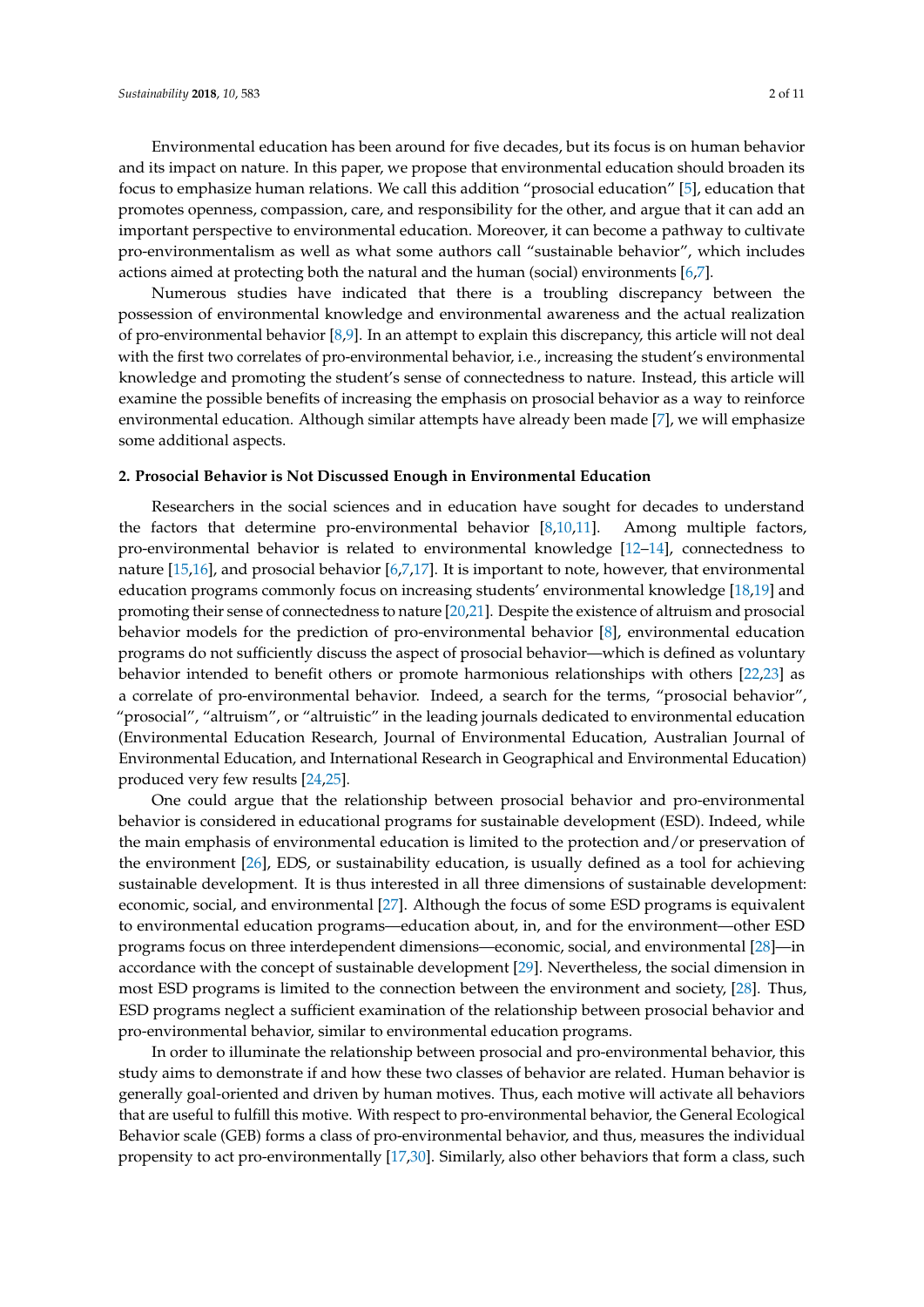as the altruism scale [\[31\]](#page-9-4), can also be seen as an expression of a related propensity, in this case a prosocial propensity.

Thus, if we can empirically show that prosocial and pro-environmental behaviors are related and even form one consistent class of behavior, we can assume that the two underlying propensities are also related and are probably only two facets of an overarching common propensity that supports both kinds of behavior. Therefore, promoting one facet (i.e., the propensity for prosocial behavior or for pro-environmentalism) will, through their relatedness, also foster the other respective facet. Even more so, promoting both related propensities equally might be the most effective strategy.

# **3. Method and the Study Population**

Data was collected using surveys consisting of the following two scales. The first scale assessed pro-environmental propensity based on 53 self-reported items of pro-environmental behavior [\[30\]](#page-9-3). The scale has been validated extensively [\[32](#page-9-5)[–34\]](#page-9-6); the accuracy of self-reports of this scale was demonstrated by Kaiser et al. [\[35\]](#page-9-7). This scale is based on the Campbell paradigm, which describes individual behavior as a result of an individual's pro-environmental propensity and the costs the individual has to incur in order to show this behavior [\[36\]](#page-9-8). Within this paradigm, the relation between attitude, which determines a person's propensity, and behavior is axiomatic [\[37\]](#page-9-9). Thus, a propensity is a latent disposition which manifests itself not only in behavior but also in cognitions and emotions toward the environment [\[38\]](#page-9-10). The costs of a behavior are reflected in the difficulty of the respective behavioral items. For instance, donating to an environmental organization is much more demanding and costly than recycling, thus, only very few people donate to environmental organizations, but many recycle. Based on these behavioral costs, a person's pro-environmental propensity is inferred: A person who shows a behavior that is costly must have a higher pro-environmental propensity than a person who does not exhibit such demanding behavior. A small number of items on this scale were rephrased in order to be better understood in Chile. For instance, the item "I buy convenience foods" was rephrased to "I buy cooked and frozen foods, ready to heat". Likewise, three new items were generated: I participate by working in the university's organic vegetable garden; I buy organic products; I produce my own organic products (fruits and/or vegetables and/or honey, etc.).

The second scale of Rushton et al. [\[31\]](#page-9-4), of 20 items, involved self-reported altruism, which we will refer to as "prosocial propensity" or "prosocial behavior" in this article. The validity of the scale was demonstrated by its authors. Instead of common introspective items or verbal statements on views and values, items on this scale demanded self-reports of prosocial behavior [\[39\]](#page-9-11) and were thus technically quite similar to the items in the pro-environmental behavior scale. A small number of items on this scale were modified to better suit Chilean culture and geography. For instance, the item "I have helped push a stranger's car out of the snow" was rephrased to "I have helped push a stranger's broken car".

The surveys were given to students, undergraduates and graduates, and ex-alumni of the School of Agriculture, Pontifical Catholic University of Valparaíso, Chile. In total, 310 people answered the survey. The respondents' ages ranged from 17 to 41 years, with  $22 \pm 3.5$  as the mean age. The gender distribution was about equal (41% females, 59% males). The respondents lived in urban areas (76%) and rural areas (24%). Their political preferences were distributed unequally (61% left, 39% right). The total family income per month varied widely: <400 US\$ (4%), 400–800 US\$ (22%), 800–1,200 US\$ (23%), 1,200–2,000 US\$ (21%), 2,000–6,000 US\$ (23%), and >6,000 US\$ (7%).

## **4. Data Analysis**

A Rasch-type model was used to calculate each person's score for pro-environmental behavior [\[40,](#page-9-12)[41\]](#page-9-13). Scores, fit measures, and the reliability of the two scales were calculated using Quest [\[41\]](#page-9-13). The person separation reliability for this scale was 0.76, which is similar to the 0.79 reliability of the original scale of Kaiser & Wilson [\[30\]](#page-9-3). The model predictions for the behavioral items fit the data well (weighted fit:  $0.88 \le$  mean square, MS  $\le$  1.21), and there was one poorly fitting item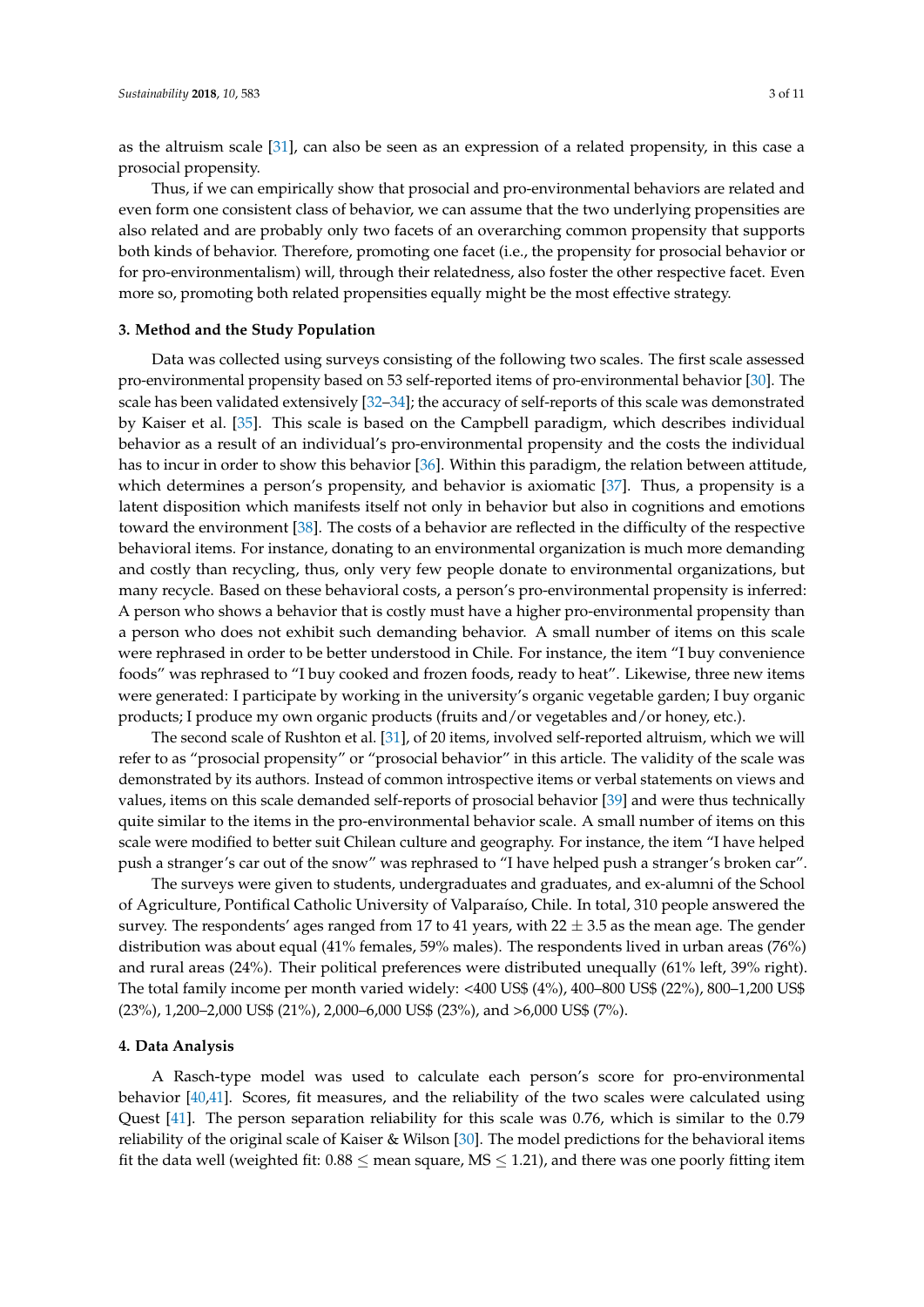(MS = 1.32). Values of MS between 0.8 and 1.2 are good, while MS values between 0.7 and 1.3 are still acceptable [\[42\]](#page-9-14). Thus, all of the items showed a good fit, except for one item.

Classical data analysis was used for prosocial behavior, since the scale was designed for such analysis. The score for this scale corresponds to the mean score of all items, including "non-applicable" items (i.e., items that received no response). The Cronbach alpha for this scale was 0.85, which is similar to the internal consistency of 0.89 of the original scale of Rushton et al. [\[31\]](#page-9-4).

Pearson correlations were calculated. Subsequently, the prosocial and pro-environmental behavior scales were merged into one combined scale of 73 items, which Rasch analyzed as one scale. The person separation reliability for this combined scale was 0.82.

Arguably, merging a scale with fewer items (i.e., the prosocial behavior scale) with a longer scale (i.e., pro-environmental scale) outweighs the content of the latter. However, this is actually a methodological advantage of our analysis. Merging a significant lower number of items of one scale with a scale containing substantially more items makes it easy to interpret how well the new items fitted to the behavioral class of the longer scale. If we would find that some or any of the prosocial behavior items (scale with fewer items) would not fit the combined overall scale, we could assume that the two scales measure different classes of behavior. However, in this study, all of the items of the prosocial behavior scale fit well. Thus, we can be certain that the items of the prosocial behavior scale overlap significantly with the pro-environmental behavior scale. Likewise, we can argue that any of the items of the prosocial behavior scale fit in as well with the pro-environmental behavior scale as any of its original items ( $MS \leq 1.21$ ), except for one item of the pro-environmental scale that was within the acceptable range ( $MS = 1.29$ ).

# **5. Results**

Pearson's correlations revealed that prosocial behavior was positively related to pro-environmental behavior ( $r = 0.34$ ,  $p < 0.001$ ), which is consistent with the findings of other authors, showing similar correlation coefficients ( $r = 0.49$ ,  $p < 0.05$ ) [\[6\]](#page-8-3). The combined scale of prosocial and pro-environmental behavior was reliable (separation reliability  $= 0.82$ ), which implies that the combined scale measures a broader range of behavior. It is important to note that the results of the present study are consistent with the findings of Vllasaliu [\[43\]](#page-9-15) for a sample of German students, using the same scales of Kaiser & Wilson [\[30\]](#page-9-3) and Rushton et al. [\[31\]](#page-9-4). In this German sample, Pearson's correlations revealed that prosocial behavior was positively related to pro-environmental behavior, showing a similar correlation coefficient as in the present study ( $r = 0.33$ , p < 0.01). Likewise, the reliability of the combined scale of prosocial and pro-environmental behavior in the German sample was good (separation reliability  $= 0.82$ ). The findings of the present study seem to be stable in different cultures and economies, since Germany and Chile represent countries with different levels of economic development and different cultures. These results demonstrate that both prosocial and pro-environmental behaviors are facets of sustainable behavior, using the terminology of Juárez-Nájera et al. [\[44\]](#page-9-16) and Tapia-Fonllem et al. [\[7\]](#page-8-4), since protecting both natural and human (social) environments are driven by the same overarching propensity.

Table [1](#page-5-0) shows all items of the combined scales sorted according to their difficulty. Specifically, 24 pro-environmental behavior items had positive delta values and can thus be considered as relatively hard (e.g., "I contribute financially to environmental organizations"; "I have purchased solar panels to produce energy"). On the other hand, 29 pro-environmental behavior items had negative delta values and thus can be considered as relatively easy (e.g., "I buy seasonal fruits and vegetables"; "I wait until I have a full load before doing my laundry") (Table [1\)](#page-5-0). In contrast, 15 prosocial behavior items had positive delta values and can thus be considered as relatively hard (e.g., "I have donated blood"; "I have given a stranger a lift in my car"), while only 5 prosocial behavior items had negative delta values and can thus be considered as relatively easy (e.g., "I have given directions to a stranger"; "I have offered my seat on a bus or train to a stranger who was standing") (Table [1\)](#page-5-0). Thus, the studied prosocial behavior can be considered harder to perform than the pro-environmental behavior.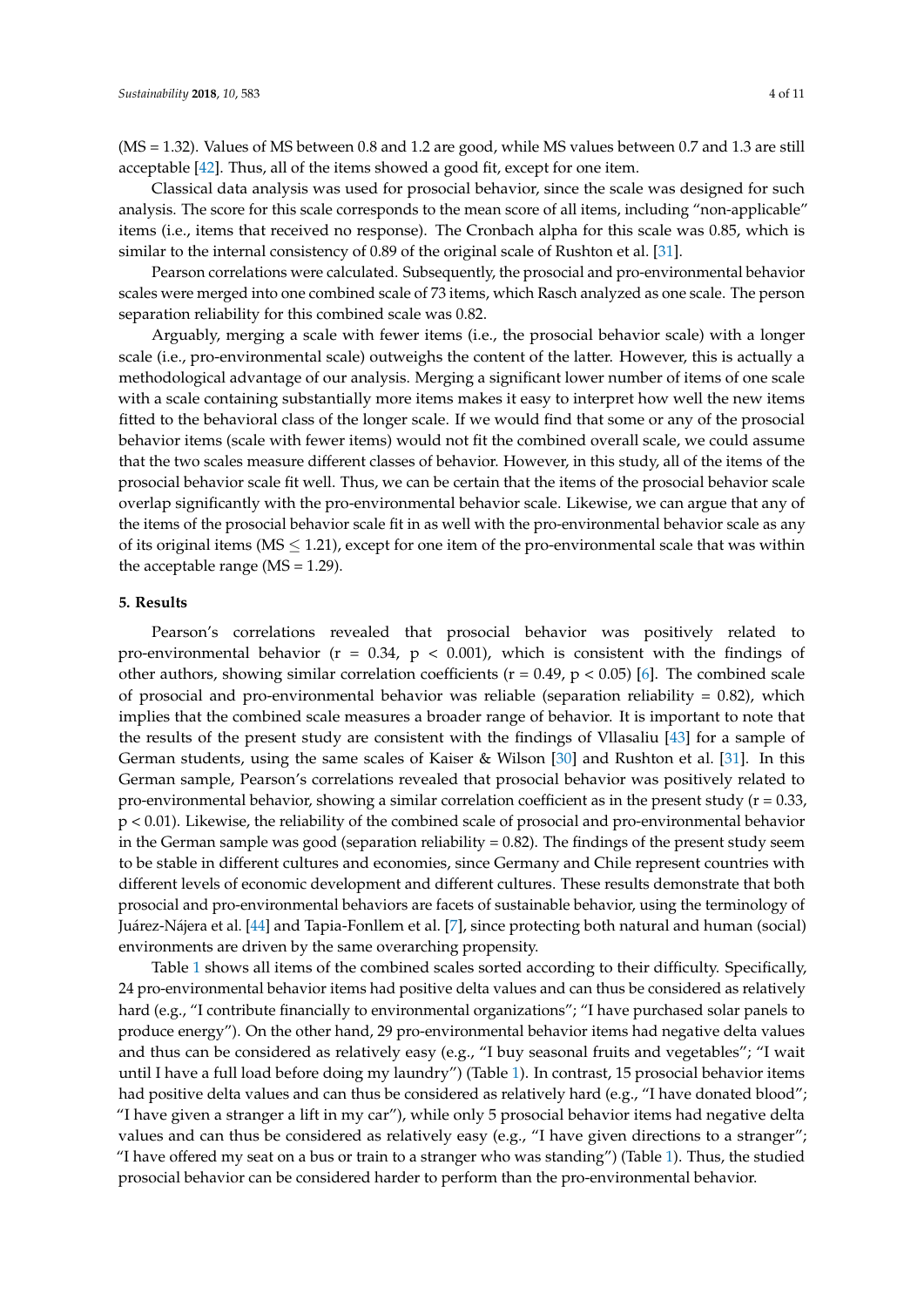**Table 1.** The combined scale of prosocial and pro-environmental behavior. Prosocial behavior is marked in **bold**.

| 3.60<br>0.98<br>I contribute financially to environmental organizations.<br>I participate in work in the organic vegetable garden of our university.<br>2.42<br>0.95<br>I have purchased solar panels to produce energy.<br>2.34<br>1.04<br>2.30<br>I am a member of an environmental organization.<br>0.96<br>2.25<br>I boycott companies with an unecological background.<br>0.89<br>2.19<br>I have donated blood.<br>0.98<br>At red traffic lights, I keep the engine running.<br>1.81<br>1.06<br>I buy organic products.<br>1.75<br>0.93<br>I have given a stranger a lift in my car.<br>1.62<br>0.90<br>I use renewable energy sources.<br>1.50<br>1.00<br>I have made change for a stranger.<br>1.41<br>0.92<br>I have, before being asked, voluntarily looked after a neighbor's pets or children without<br>1.33<br>0.93<br>being paid for it.<br>I collect and recycle used paper.<br>1.31<br>0.95<br>If I am offered a plastic bag in a store, I take it.<br>1.27<br>0.99<br>I drive on freeways at speeds under 100 km/h.<br>1.15<br>1.10<br>I have helped carry a stranger's belongings (books, parcels, etc.)<br>1.14<br>0.95<br>I have done volunteer work for a charity.<br>1.11<br>1.00<br>1.10<br>1.00<br>I have helped push a stranger's broken car.<br>In the winter, I leave the windows open for long periods of time to let in fresh air.<br>1.08<br>1.16<br>I keep the engine running while waiting in front of a railroad crossing or in a traffic jam.<br>1.03<br>1.04<br>I requested an estimate on having solar power installed.<br>0.99<br>1.03<br>I have given money to a stranger who needed it or asked me for it.<br>0.94<br>0.91<br>I produce my own proper organic products (fruits and/or vegetables and/or honey, etc.).<br>0.88<br>1.04<br>In the shower, I get under the water, then I turn it off while I use the soap, and then I turn the<br>0.79<br>1.03<br>water back on to rinse, without leave the water running the whole time.<br>0.77<br>1.29<br>I buy bleached toilet paper.<br>I have offered to help a handicapped or elderly stranger across a street.<br>0.65<br>0.89<br>I have let a neighbor whom I didn't know too well, borrow an item of some value from<br>0.65<br>0.88<br>me (e.g., a dish, tools, etc.).<br>0.57<br>0.84<br>I have helped an acquaintance to move households.<br>I have pointed out a clerk's error (in a bank, at the supermarket) in under charging me for<br>0.51<br>1.03<br>an item.<br>0.98<br>I bring empty glass bottles to a recycling bin.<br>0.48<br>0.29<br>I drive my car in or into the city.<br>1.08<br>0.27<br>0.95<br>I have given money to a charity.<br>0.26<br>0.92<br>I have delayed an elevator and held the door open for a stranger.<br>0.22<br>0.93<br>I buy products in refillable packages.<br>I refrain from owning a car.<br>0.20<br>1.13<br>I have donated goods or clothes to a charity.<br>0.17<br>0.91<br>0.08<br>0.94<br>I read about environmental issues.<br>0.06<br>I talk with friends about problems related to the environment.<br>0.9<br>0.05<br>I have pointed out unecological behavior to someone.<br>0.94<br>I buy prepared vegetables (washed, cut, and packed without cooking, ready to eat or cook).<br>$-0.18$<br>1.09<br>I have allowed someone to go ahead of me (in a lineup, driving a car, etc.).<br>$-0.19$<br>0.96<br>I use a chemical air freshener in my bathroom.<br>$-0.24$<br>0.95<br>$-0.4$<br>0.95<br>I kill insects with a chemical insecticide.<br>$-0.43$<br>1.07<br>I buy beverages in cans.<br>I buy cooked and frozen foods, ready to heat.<br>$-0.44$<br>1.04<br>I own a fuel-efficient automobile (more than 14.5 km/L).<br>$-0.46$<br>1.12<br>$-0.52$<br>1.01<br>I wash dirty clothes without prewashing.<br>$-0.56$<br>1.15<br>I have bought 'charity' Teletón products.<br>I have given directions to a stranger.<br>$-0.71$<br>0.86<br>I have helped a classmate whom I did not know that well with a homework assignment<br>$-0.72$<br>0.94<br>when my knowledge was greater than his or hers.<br>1.21<br>In winter, I turn down the heat when I leave my apartment for more than 4 hours.<br>$-0.75$<br>1.03<br>I use fabric softener with my laundry.<br>$-0.83$<br>$-0.85$<br>1.01 |                                                   | Delta | MS Infit |
|-----------------------------------------------------------------------------------------------------------------------------------------------------------------------------------------------------------------------------------------------------------------------------------------------------------------------------------------------------------------------------------------------------------------------------------------------------------------------------------------------------------------------------------------------------------------------------------------------------------------------------------------------------------------------------------------------------------------------------------------------------------------------------------------------------------------------------------------------------------------------------------------------------------------------------------------------------------------------------------------------------------------------------------------------------------------------------------------------------------------------------------------------------------------------------------------------------------------------------------------------------------------------------------------------------------------------------------------------------------------------------------------------------------------------------------------------------------------------------------------------------------------------------------------------------------------------------------------------------------------------------------------------------------------------------------------------------------------------------------------------------------------------------------------------------------------------------------------------------------------------------------------------------------------------------------------------------------------------------------------------------------------------------------------------------------------------------------------------------------------------------------------------------------------------------------------------------------------------------------------------------------------------------------------------------------------------------------------------------------------------------------------------------------------------------------------------------------------------------------------------------------------------------------------------------------------------------------------------------------------------------------------------------------------------------------------------------------------------------------------------------------------------------------------------------------------------------------------------------------------------------------------------------------------------------------------------------------------------------------------------------------------------------------------------------------------------------------------------------------------------------------------------------------------------------------------------------------------------------------------------------------------------------------------------------------------------------------------------------------------------------------------------------------------------------------------------------------------------------------------------------------------------------------------------------------------------------------------------------------------------------------------------------------------------------------------------------------------------------------------------------------------------------------------------------------------------------------------------------------------------------------------------------------------------------------------------------------------------------------------------------------------------------------------------------------------------------------------------------------------------------------------------------------------------------------------------------------------------------------------------|---------------------------------------------------|-------|----------|
|                                                                                                                                                                                                                                                                                                                                                                                                                                                                                                                                                                                                                                                                                                                                                                                                                                                                                                                                                                                                                                                                                                                                                                                                                                                                                                                                                                                                                                                                                                                                                                                                                                                                                                                                                                                                                                                                                                                                                                                                                                                                                                                                                                                                                                                                                                                                                                                                                                                                                                                                                                                                                                                                                                                                                                                                                                                                                                                                                                                                                                                                                                                                                                                                                                                                                                                                                                                                                                                                                                                                                                                                                                                                                                                                                                                                                                                                                                                                                                                                                                                                                                                                                                                                                                               |                                                   |       |          |
|                                                                                                                                                                                                                                                                                                                                                                                                                                                                                                                                                                                                                                                                                                                                                                                                                                                                                                                                                                                                                                                                                                                                                                                                                                                                                                                                                                                                                                                                                                                                                                                                                                                                                                                                                                                                                                                                                                                                                                                                                                                                                                                                                                                                                                                                                                                                                                                                                                                                                                                                                                                                                                                                                                                                                                                                                                                                                                                                                                                                                                                                                                                                                                                                                                                                                                                                                                                                                                                                                                                                                                                                                                                                                                                                                                                                                                                                                                                                                                                                                                                                                                                                                                                                                                               |                                                   |       |          |
|                                                                                                                                                                                                                                                                                                                                                                                                                                                                                                                                                                                                                                                                                                                                                                                                                                                                                                                                                                                                                                                                                                                                                                                                                                                                                                                                                                                                                                                                                                                                                                                                                                                                                                                                                                                                                                                                                                                                                                                                                                                                                                                                                                                                                                                                                                                                                                                                                                                                                                                                                                                                                                                                                                                                                                                                                                                                                                                                                                                                                                                                                                                                                                                                                                                                                                                                                                                                                                                                                                                                                                                                                                                                                                                                                                                                                                                                                                                                                                                                                                                                                                                                                                                                                                               |                                                   |       |          |
|                                                                                                                                                                                                                                                                                                                                                                                                                                                                                                                                                                                                                                                                                                                                                                                                                                                                                                                                                                                                                                                                                                                                                                                                                                                                                                                                                                                                                                                                                                                                                                                                                                                                                                                                                                                                                                                                                                                                                                                                                                                                                                                                                                                                                                                                                                                                                                                                                                                                                                                                                                                                                                                                                                                                                                                                                                                                                                                                                                                                                                                                                                                                                                                                                                                                                                                                                                                                                                                                                                                                                                                                                                                                                                                                                                                                                                                                                                                                                                                                                                                                                                                                                                                                                                               |                                                   |       |          |
|                                                                                                                                                                                                                                                                                                                                                                                                                                                                                                                                                                                                                                                                                                                                                                                                                                                                                                                                                                                                                                                                                                                                                                                                                                                                                                                                                                                                                                                                                                                                                                                                                                                                                                                                                                                                                                                                                                                                                                                                                                                                                                                                                                                                                                                                                                                                                                                                                                                                                                                                                                                                                                                                                                                                                                                                                                                                                                                                                                                                                                                                                                                                                                                                                                                                                                                                                                                                                                                                                                                                                                                                                                                                                                                                                                                                                                                                                                                                                                                                                                                                                                                                                                                                                                               |                                                   |       |          |
|                                                                                                                                                                                                                                                                                                                                                                                                                                                                                                                                                                                                                                                                                                                                                                                                                                                                                                                                                                                                                                                                                                                                                                                                                                                                                                                                                                                                                                                                                                                                                                                                                                                                                                                                                                                                                                                                                                                                                                                                                                                                                                                                                                                                                                                                                                                                                                                                                                                                                                                                                                                                                                                                                                                                                                                                                                                                                                                                                                                                                                                                                                                                                                                                                                                                                                                                                                                                                                                                                                                                                                                                                                                                                                                                                                                                                                                                                                                                                                                                                                                                                                                                                                                                                                               |                                                   |       |          |
|                                                                                                                                                                                                                                                                                                                                                                                                                                                                                                                                                                                                                                                                                                                                                                                                                                                                                                                                                                                                                                                                                                                                                                                                                                                                                                                                                                                                                                                                                                                                                                                                                                                                                                                                                                                                                                                                                                                                                                                                                                                                                                                                                                                                                                                                                                                                                                                                                                                                                                                                                                                                                                                                                                                                                                                                                                                                                                                                                                                                                                                                                                                                                                                                                                                                                                                                                                                                                                                                                                                                                                                                                                                                                                                                                                                                                                                                                                                                                                                                                                                                                                                                                                                                                                               |                                                   |       |          |
|                                                                                                                                                                                                                                                                                                                                                                                                                                                                                                                                                                                                                                                                                                                                                                                                                                                                                                                                                                                                                                                                                                                                                                                                                                                                                                                                                                                                                                                                                                                                                                                                                                                                                                                                                                                                                                                                                                                                                                                                                                                                                                                                                                                                                                                                                                                                                                                                                                                                                                                                                                                                                                                                                                                                                                                                                                                                                                                                                                                                                                                                                                                                                                                                                                                                                                                                                                                                                                                                                                                                                                                                                                                                                                                                                                                                                                                                                                                                                                                                                                                                                                                                                                                                                                               |                                                   |       |          |
|                                                                                                                                                                                                                                                                                                                                                                                                                                                                                                                                                                                                                                                                                                                                                                                                                                                                                                                                                                                                                                                                                                                                                                                                                                                                                                                                                                                                                                                                                                                                                                                                                                                                                                                                                                                                                                                                                                                                                                                                                                                                                                                                                                                                                                                                                                                                                                                                                                                                                                                                                                                                                                                                                                                                                                                                                                                                                                                                                                                                                                                                                                                                                                                                                                                                                                                                                                                                                                                                                                                                                                                                                                                                                                                                                                                                                                                                                                                                                                                                                                                                                                                                                                                                                                               |                                                   |       |          |
|                                                                                                                                                                                                                                                                                                                                                                                                                                                                                                                                                                                                                                                                                                                                                                                                                                                                                                                                                                                                                                                                                                                                                                                                                                                                                                                                                                                                                                                                                                                                                                                                                                                                                                                                                                                                                                                                                                                                                                                                                                                                                                                                                                                                                                                                                                                                                                                                                                                                                                                                                                                                                                                                                                                                                                                                                                                                                                                                                                                                                                                                                                                                                                                                                                                                                                                                                                                                                                                                                                                                                                                                                                                                                                                                                                                                                                                                                                                                                                                                                                                                                                                                                                                                                                               |                                                   |       |          |
|                                                                                                                                                                                                                                                                                                                                                                                                                                                                                                                                                                                                                                                                                                                                                                                                                                                                                                                                                                                                                                                                                                                                                                                                                                                                                                                                                                                                                                                                                                                                                                                                                                                                                                                                                                                                                                                                                                                                                                                                                                                                                                                                                                                                                                                                                                                                                                                                                                                                                                                                                                                                                                                                                                                                                                                                                                                                                                                                                                                                                                                                                                                                                                                                                                                                                                                                                                                                                                                                                                                                                                                                                                                                                                                                                                                                                                                                                                                                                                                                                                                                                                                                                                                                                                               |                                                   |       |          |
|                                                                                                                                                                                                                                                                                                                                                                                                                                                                                                                                                                                                                                                                                                                                                                                                                                                                                                                                                                                                                                                                                                                                                                                                                                                                                                                                                                                                                                                                                                                                                                                                                                                                                                                                                                                                                                                                                                                                                                                                                                                                                                                                                                                                                                                                                                                                                                                                                                                                                                                                                                                                                                                                                                                                                                                                                                                                                                                                                                                                                                                                                                                                                                                                                                                                                                                                                                                                                                                                                                                                                                                                                                                                                                                                                                                                                                                                                                                                                                                                                                                                                                                                                                                                                                               |                                                   |       |          |
|                                                                                                                                                                                                                                                                                                                                                                                                                                                                                                                                                                                                                                                                                                                                                                                                                                                                                                                                                                                                                                                                                                                                                                                                                                                                                                                                                                                                                                                                                                                                                                                                                                                                                                                                                                                                                                                                                                                                                                                                                                                                                                                                                                                                                                                                                                                                                                                                                                                                                                                                                                                                                                                                                                                                                                                                                                                                                                                                                                                                                                                                                                                                                                                                                                                                                                                                                                                                                                                                                                                                                                                                                                                                                                                                                                                                                                                                                                                                                                                                                                                                                                                                                                                                                                               |                                                   |       |          |
|                                                                                                                                                                                                                                                                                                                                                                                                                                                                                                                                                                                                                                                                                                                                                                                                                                                                                                                                                                                                                                                                                                                                                                                                                                                                                                                                                                                                                                                                                                                                                                                                                                                                                                                                                                                                                                                                                                                                                                                                                                                                                                                                                                                                                                                                                                                                                                                                                                                                                                                                                                                                                                                                                                                                                                                                                                                                                                                                                                                                                                                                                                                                                                                                                                                                                                                                                                                                                                                                                                                                                                                                                                                                                                                                                                                                                                                                                                                                                                                                                                                                                                                                                                                                                                               |                                                   |       |          |
|                                                                                                                                                                                                                                                                                                                                                                                                                                                                                                                                                                                                                                                                                                                                                                                                                                                                                                                                                                                                                                                                                                                                                                                                                                                                                                                                                                                                                                                                                                                                                                                                                                                                                                                                                                                                                                                                                                                                                                                                                                                                                                                                                                                                                                                                                                                                                                                                                                                                                                                                                                                                                                                                                                                                                                                                                                                                                                                                                                                                                                                                                                                                                                                                                                                                                                                                                                                                                                                                                                                                                                                                                                                                                                                                                                                                                                                                                                                                                                                                                                                                                                                                                                                                                                               |                                                   |       |          |
|                                                                                                                                                                                                                                                                                                                                                                                                                                                                                                                                                                                                                                                                                                                                                                                                                                                                                                                                                                                                                                                                                                                                                                                                                                                                                                                                                                                                                                                                                                                                                                                                                                                                                                                                                                                                                                                                                                                                                                                                                                                                                                                                                                                                                                                                                                                                                                                                                                                                                                                                                                                                                                                                                                                                                                                                                                                                                                                                                                                                                                                                                                                                                                                                                                                                                                                                                                                                                                                                                                                                                                                                                                                                                                                                                                                                                                                                                                                                                                                                                                                                                                                                                                                                                                               |                                                   |       |          |
|                                                                                                                                                                                                                                                                                                                                                                                                                                                                                                                                                                                                                                                                                                                                                                                                                                                                                                                                                                                                                                                                                                                                                                                                                                                                                                                                                                                                                                                                                                                                                                                                                                                                                                                                                                                                                                                                                                                                                                                                                                                                                                                                                                                                                                                                                                                                                                                                                                                                                                                                                                                                                                                                                                                                                                                                                                                                                                                                                                                                                                                                                                                                                                                                                                                                                                                                                                                                                                                                                                                                                                                                                                                                                                                                                                                                                                                                                                                                                                                                                                                                                                                                                                                                                                               |                                                   |       |          |
|                                                                                                                                                                                                                                                                                                                                                                                                                                                                                                                                                                                                                                                                                                                                                                                                                                                                                                                                                                                                                                                                                                                                                                                                                                                                                                                                                                                                                                                                                                                                                                                                                                                                                                                                                                                                                                                                                                                                                                                                                                                                                                                                                                                                                                                                                                                                                                                                                                                                                                                                                                                                                                                                                                                                                                                                                                                                                                                                                                                                                                                                                                                                                                                                                                                                                                                                                                                                                                                                                                                                                                                                                                                                                                                                                                                                                                                                                                                                                                                                                                                                                                                                                                                                                                               |                                                   |       |          |
|                                                                                                                                                                                                                                                                                                                                                                                                                                                                                                                                                                                                                                                                                                                                                                                                                                                                                                                                                                                                                                                                                                                                                                                                                                                                                                                                                                                                                                                                                                                                                                                                                                                                                                                                                                                                                                                                                                                                                                                                                                                                                                                                                                                                                                                                                                                                                                                                                                                                                                                                                                                                                                                                                                                                                                                                                                                                                                                                                                                                                                                                                                                                                                                                                                                                                                                                                                                                                                                                                                                                                                                                                                                                                                                                                                                                                                                                                                                                                                                                                                                                                                                                                                                                                                               |                                                   |       |          |
|                                                                                                                                                                                                                                                                                                                                                                                                                                                                                                                                                                                                                                                                                                                                                                                                                                                                                                                                                                                                                                                                                                                                                                                                                                                                                                                                                                                                                                                                                                                                                                                                                                                                                                                                                                                                                                                                                                                                                                                                                                                                                                                                                                                                                                                                                                                                                                                                                                                                                                                                                                                                                                                                                                                                                                                                                                                                                                                                                                                                                                                                                                                                                                                                                                                                                                                                                                                                                                                                                                                                                                                                                                                                                                                                                                                                                                                                                                                                                                                                                                                                                                                                                                                                                                               |                                                   |       |          |
|                                                                                                                                                                                                                                                                                                                                                                                                                                                                                                                                                                                                                                                                                                                                                                                                                                                                                                                                                                                                                                                                                                                                                                                                                                                                                                                                                                                                                                                                                                                                                                                                                                                                                                                                                                                                                                                                                                                                                                                                                                                                                                                                                                                                                                                                                                                                                                                                                                                                                                                                                                                                                                                                                                                                                                                                                                                                                                                                                                                                                                                                                                                                                                                                                                                                                                                                                                                                                                                                                                                                                                                                                                                                                                                                                                                                                                                                                                                                                                                                                                                                                                                                                                                                                                               |                                                   |       |          |
|                                                                                                                                                                                                                                                                                                                                                                                                                                                                                                                                                                                                                                                                                                                                                                                                                                                                                                                                                                                                                                                                                                                                                                                                                                                                                                                                                                                                                                                                                                                                                                                                                                                                                                                                                                                                                                                                                                                                                                                                                                                                                                                                                                                                                                                                                                                                                                                                                                                                                                                                                                                                                                                                                                                                                                                                                                                                                                                                                                                                                                                                                                                                                                                                                                                                                                                                                                                                                                                                                                                                                                                                                                                                                                                                                                                                                                                                                                                                                                                                                                                                                                                                                                                                                                               |                                                   |       |          |
|                                                                                                                                                                                                                                                                                                                                                                                                                                                                                                                                                                                                                                                                                                                                                                                                                                                                                                                                                                                                                                                                                                                                                                                                                                                                                                                                                                                                                                                                                                                                                                                                                                                                                                                                                                                                                                                                                                                                                                                                                                                                                                                                                                                                                                                                                                                                                                                                                                                                                                                                                                                                                                                                                                                                                                                                                                                                                                                                                                                                                                                                                                                                                                                                                                                                                                                                                                                                                                                                                                                                                                                                                                                                                                                                                                                                                                                                                                                                                                                                                                                                                                                                                                                                                                               |                                                   |       |          |
|                                                                                                                                                                                                                                                                                                                                                                                                                                                                                                                                                                                                                                                                                                                                                                                                                                                                                                                                                                                                                                                                                                                                                                                                                                                                                                                                                                                                                                                                                                                                                                                                                                                                                                                                                                                                                                                                                                                                                                                                                                                                                                                                                                                                                                                                                                                                                                                                                                                                                                                                                                                                                                                                                                                                                                                                                                                                                                                                                                                                                                                                                                                                                                                                                                                                                                                                                                                                                                                                                                                                                                                                                                                                                                                                                                                                                                                                                                                                                                                                                                                                                                                                                                                                                                               |                                                   |       |          |
|                                                                                                                                                                                                                                                                                                                                                                                                                                                                                                                                                                                                                                                                                                                                                                                                                                                                                                                                                                                                                                                                                                                                                                                                                                                                                                                                                                                                                                                                                                                                                                                                                                                                                                                                                                                                                                                                                                                                                                                                                                                                                                                                                                                                                                                                                                                                                                                                                                                                                                                                                                                                                                                                                                                                                                                                                                                                                                                                                                                                                                                                                                                                                                                                                                                                                                                                                                                                                                                                                                                                                                                                                                                                                                                                                                                                                                                                                                                                                                                                                                                                                                                                                                                                                                               |                                                   |       |          |
|                                                                                                                                                                                                                                                                                                                                                                                                                                                                                                                                                                                                                                                                                                                                                                                                                                                                                                                                                                                                                                                                                                                                                                                                                                                                                                                                                                                                                                                                                                                                                                                                                                                                                                                                                                                                                                                                                                                                                                                                                                                                                                                                                                                                                                                                                                                                                                                                                                                                                                                                                                                                                                                                                                                                                                                                                                                                                                                                                                                                                                                                                                                                                                                                                                                                                                                                                                                                                                                                                                                                                                                                                                                                                                                                                                                                                                                                                                                                                                                                                                                                                                                                                                                                                                               |                                                   |       |          |
|                                                                                                                                                                                                                                                                                                                                                                                                                                                                                                                                                                                                                                                                                                                                                                                                                                                                                                                                                                                                                                                                                                                                                                                                                                                                                                                                                                                                                                                                                                                                                                                                                                                                                                                                                                                                                                                                                                                                                                                                                                                                                                                                                                                                                                                                                                                                                                                                                                                                                                                                                                                                                                                                                                                                                                                                                                                                                                                                                                                                                                                                                                                                                                                                                                                                                                                                                                                                                                                                                                                                                                                                                                                                                                                                                                                                                                                                                                                                                                                                                                                                                                                                                                                                                                               |                                                   |       |          |
|                                                                                                                                                                                                                                                                                                                                                                                                                                                                                                                                                                                                                                                                                                                                                                                                                                                                                                                                                                                                                                                                                                                                                                                                                                                                                                                                                                                                                                                                                                                                                                                                                                                                                                                                                                                                                                                                                                                                                                                                                                                                                                                                                                                                                                                                                                                                                                                                                                                                                                                                                                                                                                                                                                                                                                                                                                                                                                                                                                                                                                                                                                                                                                                                                                                                                                                                                                                                                                                                                                                                                                                                                                                                                                                                                                                                                                                                                                                                                                                                                                                                                                                                                                                                                                               |                                                   |       |          |
|                                                                                                                                                                                                                                                                                                                                                                                                                                                                                                                                                                                                                                                                                                                                                                                                                                                                                                                                                                                                                                                                                                                                                                                                                                                                                                                                                                                                                                                                                                                                                                                                                                                                                                                                                                                                                                                                                                                                                                                                                                                                                                                                                                                                                                                                                                                                                                                                                                                                                                                                                                                                                                                                                                                                                                                                                                                                                                                                                                                                                                                                                                                                                                                                                                                                                                                                                                                                                                                                                                                                                                                                                                                                                                                                                                                                                                                                                                                                                                                                                                                                                                                                                                                                                                               |                                                   |       |          |
|                                                                                                                                                                                                                                                                                                                                                                                                                                                                                                                                                                                                                                                                                                                                                                                                                                                                                                                                                                                                                                                                                                                                                                                                                                                                                                                                                                                                                                                                                                                                                                                                                                                                                                                                                                                                                                                                                                                                                                                                                                                                                                                                                                                                                                                                                                                                                                                                                                                                                                                                                                                                                                                                                                                                                                                                                                                                                                                                                                                                                                                                                                                                                                                                                                                                                                                                                                                                                                                                                                                                                                                                                                                                                                                                                                                                                                                                                                                                                                                                                                                                                                                                                                                                                                               |                                                   |       |          |
|                                                                                                                                                                                                                                                                                                                                                                                                                                                                                                                                                                                                                                                                                                                                                                                                                                                                                                                                                                                                                                                                                                                                                                                                                                                                                                                                                                                                                                                                                                                                                                                                                                                                                                                                                                                                                                                                                                                                                                                                                                                                                                                                                                                                                                                                                                                                                                                                                                                                                                                                                                                                                                                                                                                                                                                                                                                                                                                                                                                                                                                                                                                                                                                                                                                                                                                                                                                                                                                                                                                                                                                                                                                                                                                                                                                                                                                                                                                                                                                                                                                                                                                                                                                                                                               |                                                   |       |          |
|                                                                                                                                                                                                                                                                                                                                                                                                                                                                                                                                                                                                                                                                                                                                                                                                                                                                                                                                                                                                                                                                                                                                                                                                                                                                                                                                                                                                                                                                                                                                                                                                                                                                                                                                                                                                                                                                                                                                                                                                                                                                                                                                                                                                                                                                                                                                                                                                                                                                                                                                                                                                                                                                                                                                                                                                                                                                                                                                                                                                                                                                                                                                                                                                                                                                                                                                                                                                                                                                                                                                                                                                                                                                                                                                                                                                                                                                                                                                                                                                                                                                                                                                                                                                                                               |                                                   |       |          |
|                                                                                                                                                                                                                                                                                                                                                                                                                                                                                                                                                                                                                                                                                                                                                                                                                                                                                                                                                                                                                                                                                                                                                                                                                                                                                                                                                                                                                                                                                                                                                                                                                                                                                                                                                                                                                                                                                                                                                                                                                                                                                                                                                                                                                                                                                                                                                                                                                                                                                                                                                                                                                                                                                                                                                                                                                                                                                                                                                                                                                                                                                                                                                                                                                                                                                                                                                                                                                                                                                                                                                                                                                                                                                                                                                                                                                                                                                                                                                                                                                                                                                                                                                                                                                                               |                                                   |       |          |
|                                                                                                                                                                                                                                                                                                                                                                                                                                                                                                                                                                                                                                                                                                                                                                                                                                                                                                                                                                                                                                                                                                                                                                                                                                                                                                                                                                                                                                                                                                                                                                                                                                                                                                                                                                                                                                                                                                                                                                                                                                                                                                                                                                                                                                                                                                                                                                                                                                                                                                                                                                                                                                                                                                                                                                                                                                                                                                                                                                                                                                                                                                                                                                                                                                                                                                                                                                                                                                                                                                                                                                                                                                                                                                                                                                                                                                                                                                                                                                                                                                                                                                                                                                                                                                               |                                                   |       |          |
|                                                                                                                                                                                                                                                                                                                                                                                                                                                                                                                                                                                                                                                                                                                                                                                                                                                                                                                                                                                                                                                                                                                                                                                                                                                                                                                                                                                                                                                                                                                                                                                                                                                                                                                                                                                                                                                                                                                                                                                                                                                                                                                                                                                                                                                                                                                                                                                                                                                                                                                                                                                                                                                                                                                                                                                                                                                                                                                                                                                                                                                                                                                                                                                                                                                                                                                                                                                                                                                                                                                                                                                                                                                                                                                                                                                                                                                                                                                                                                                                                                                                                                                                                                                                                                               |                                                   |       |          |
|                                                                                                                                                                                                                                                                                                                                                                                                                                                                                                                                                                                                                                                                                                                                                                                                                                                                                                                                                                                                                                                                                                                                                                                                                                                                                                                                                                                                                                                                                                                                                                                                                                                                                                                                                                                                                                                                                                                                                                                                                                                                                                                                                                                                                                                                                                                                                                                                                                                                                                                                                                                                                                                                                                                                                                                                                                                                                                                                                                                                                                                                                                                                                                                                                                                                                                                                                                                                                                                                                                                                                                                                                                                                                                                                                                                                                                                                                                                                                                                                                                                                                                                                                                                                                                               |                                                   |       |          |
|                                                                                                                                                                                                                                                                                                                                                                                                                                                                                                                                                                                                                                                                                                                                                                                                                                                                                                                                                                                                                                                                                                                                                                                                                                                                                                                                                                                                                                                                                                                                                                                                                                                                                                                                                                                                                                                                                                                                                                                                                                                                                                                                                                                                                                                                                                                                                                                                                                                                                                                                                                                                                                                                                                                                                                                                                                                                                                                                                                                                                                                                                                                                                                                                                                                                                                                                                                                                                                                                                                                                                                                                                                                                                                                                                                                                                                                                                                                                                                                                                                                                                                                                                                                                                                               |                                                   |       |          |
|                                                                                                                                                                                                                                                                                                                                                                                                                                                                                                                                                                                                                                                                                                                                                                                                                                                                                                                                                                                                                                                                                                                                                                                                                                                                                                                                                                                                                                                                                                                                                                                                                                                                                                                                                                                                                                                                                                                                                                                                                                                                                                                                                                                                                                                                                                                                                                                                                                                                                                                                                                                                                                                                                                                                                                                                                                                                                                                                                                                                                                                                                                                                                                                                                                                                                                                                                                                                                                                                                                                                                                                                                                                                                                                                                                                                                                                                                                                                                                                                                                                                                                                                                                                                                                               |                                                   |       |          |
|                                                                                                                                                                                                                                                                                                                                                                                                                                                                                                                                                                                                                                                                                                                                                                                                                                                                                                                                                                                                                                                                                                                                                                                                                                                                                                                                                                                                                                                                                                                                                                                                                                                                                                                                                                                                                                                                                                                                                                                                                                                                                                                                                                                                                                                                                                                                                                                                                                                                                                                                                                                                                                                                                                                                                                                                                                                                                                                                                                                                                                                                                                                                                                                                                                                                                                                                                                                                                                                                                                                                                                                                                                                                                                                                                                                                                                                                                                                                                                                                                                                                                                                                                                                                                                               |                                                   |       |          |
|                                                                                                                                                                                                                                                                                                                                                                                                                                                                                                                                                                                                                                                                                                                                                                                                                                                                                                                                                                                                                                                                                                                                                                                                                                                                                                                                                                                                                                                                                                                                                                                                                                                                                                                                                                                                                                                                                                                                                                                                                                                                                                                                                                                                                                                                                                                                                                                                                                                                                                                                                                                                                                                                                                                                                                                                                                                                                                                                                                                                                                                                                                                                                                                                                                                                                                                                                                                                                                                                                                                                                                                                                                                                                                                                                                                                                                                                                                                                                                                                                                                                                                                                                                                                                                               |                                                   |       |          |
|                                                                                                                                                                                                                                                                                                                                                                                                                                                                                                                                                                                                                                                                                                                                                                                                                                                                                                                                                                                                                                                                                                                                                                                                                                                                                                                                                                                                                                                                                                                                                                                                                                                                                                                                                                                                                                                                                                                                                                                                                                                                                                                                                                                                                                                                                                                                                                                                                                                                                                                                                                                                                                                                                                                                                                                                                                                                                                                                                                                                                                                                                                                                                                                                                                                                                                                                                                                                                                                                                                                                                                                                                                                                                                                                                                                                                                                                                                                                                                                                                                                                                                                                                                                                                                               |                                                   |       |          |
|                                                                                                                                                                                                                                                                                                                                                                                                                                                                                                                                                                                                                                                                                                                                                                                                                                                                                                                                                                                                                                                                                                                                                                                                                                                                                                                                                                                                                                                                                                                                                                                                                                                                                                                                                                                                                                                                                                                                                                                                                                                                                                                                                                                                                                                                                                                                                                                                                                                                                                                                                                                                                                                                                                                                                                                                                                                                                                                                                                                                                                                                                                                                                                                                                                                                                                                                                                                                                                                                                                                                                                                                                                                                                                                                                                                                                                                                                                                                                                                                                                                                                                                                                                                                                                               |                                                   |       |          |
|                                                                                                                                                                                                                                                                                                                                                                                                                                                                                                                                                                                                                                                                                                                                                                                                                                                                                                                                                                                                                                                                                                                                                                                                                                                                                                                                                                                                                                                                                                                                                                                                                                                                                                                                                                                                                                                                                                                                                                                                                                                                                                                                                                                                                                                                                                                                                                                                                                                                                                                                                                                                                                                                                                                                                                                                                                                                                                                                                                                                                                                                                                                                                                                                                                                                                                                                                                                                                                                                                                                                                                                                                                                                                                                                                                                                                                                                                                                                                                                                                                                                                                                                                                                                                                               |                                                   |       |          |
|                                                                                                                                                                                                                                                                                                                                                                                                                                                                                                                                                                                                                                                                                                                                                                                                                                                                                                                                                                                                                                                                                                                                                                                                                                                                                                                                                                                                                                                                                                                                                                                                                                                                                                                                                                                                                                                                                                                                                                                                                                                                                                                                                                                                                                                                                                                                                                                                                                                                                                                                                                                                                                                                                                                                                                                                                                                                                                                                                                                                                                                                                                                                                                                                                                                                                                                                                                                                                                                                                                                                                                                                                                                                                                                                                                                                                                                                                                                                                                                                                                                                                                                                                                                                                                               |                                                   |       |          |
|                                                                                                                                                                                                                                                                                                                                                                                                                                                                                                                                                                                                                                                                                                                                                                                                                                                                                                                                                                                                                                                                                                                                                                                                                                                                                                                                                                                                                                                                                                                                                                                                                                                                                                                                                                                                                                                                                                                                                                                                                                                                                                                                                                                                                                                                                                                                                                                                                                                                                                                                                                                                                                                                                                                                                                                                                                                                                                                                                                                                                                                                                                                                                                                                                                                                                                                                                                                                                                                                                                                                                                                                                                                                                                                                                                                                                                                                                                                                                                                                                                                                                                                                                                                                                                               |                                                   |       |          |
|                                                                                                                                                                                                                                                                                                                                                                                                                                                                                                                                                                                                                                                                                                                                                                                                                                                                                                                                                                                                                                                                                                                                                                                                                                                                                                                                                                                                                                                                                                                                                                                                                                                                                                                                                                                                                                                                                                                                                                                                                                                                                                                                                                                                                                                                                                                                                                                                                                                                                                                                                                                                                                                                                                                                                                                                                                                                                                                                                                                                                                                                                                                                                                                                                                                                                                                                                                                                                                                                                                                                                                                                                                                                                                                                                                                                                                                                                                                                                                                                                                                                                                                                                                                                                                               |                                                   |       |          |
|                                                                                                                                                                                                                                                                                                                                                                                                                                                                                                                                                                                                                                                                                                                                                                                                                                                                                                                                                                                                                                                                                                                                                                                                                                                                                                                                                                                                                                                                                                                                                                                                                                                                                                                                                                                                                                                                                                                                                                                                                                                                                                                                                                                                                                                                                                                                                                                                                                                                                                                                                                                                                                                                                                                                                                                                                                                                                                                                                                                                                                                                                                                                                                                                                                                                                                                                                                                                                                                                                                                                                                                                                                                                                                                                                                                                                                                                                                                                                                                                                                                                                                                                                                                                                                               |                                                   |       |          |
|                                                                                                                                                                                                                                                                                                                                                                                                                                                                                                                                                                                                                                                                                                                                                                                                                                                                                                                                                                                                                                                                                                                                                                                                                                                                                                                                                                                                                                                                                                                                                                                                                                                                                                                                                                                                                                                                                                                                                                                                                                                                                                                                                                                                                                                                                                                                                                                                                                                                                                                                                                                                                                                                                                                                                                                                                                                                                                                                                                                                                                                                                                                                                                                                                                                                                                                                                                                                                                                                                                                                                                                                                                                                                                                                                                                                                                                                                                                                                                                                                                                                                                                                                                                                                                               |                                                   |       |          |
|                                                                                                                                                                                                                                                                                                                                                                                                                                                                                                                                                                                                                                                                                                                                                                                                                                                                                                                                                                                                                                                                                                                                                                                                                                                                                                                                                                                                                                                                                                                                                                                                                                                                                                                                                                                                                                                                                                                                                                                                                                                                                                                                                                                                                                                                                                                                                                                                                                                                                                                                                                                                                                                                                                                                                                                                                                                                                                                                                                                                                                                                                                                                                                                                                                                                                                                                                                                                                                                                                                                                                                                                                                                                                                                                                                                                                                                                                                                                                                                                                                                                                                                                                                                                                                               |                                                   |       |          |
|                                                                                                                                                                                                                                                                                                                                                                                                                                                                                                                                                                                                                                                                                                                                                                                                                                                                                                                                                                                                                                                                                                                                                                                                                                                                                                                                                                                                                                                                                                                                                                                                                                                                                                                                                                                                                                                                                                                                                                                                                                                                                                                                                                                                                                                                                                                                                                                                                                                                                                                                                                                                                                                                                                                                                                                                                                                                                                                                                                                                                                                                                                                                                                                                                                                                                                                                                                                                                                                                                                                                                                                                                                                                                                                                                                                                                                                                                                                                                                                                                                                                                                                                                                                                                                               |                                                   |       |          |
|                                                                                                                                                                                                                                                                                                                                                                                                                                                                                                                                                                                                                                                                                                                                                                                                                                                                                                                                                                                                                                                                                                                                                                                                                                                                                                                                                                                                                                                                                                                                                                                                                                                                                                                                                                                                                                                                                                                                                                                                                                                                                                                                                                                                                                                                                                                                                                                                                                                                                                                                                                                                                                                                                                                                                                                                                                                                                                                                                                                                                                                                                                                                                                                                                                                                                                                                                                                                                                                                                                                                                                                                                                                                                                                                                                                                                                                                                                                                                                                                                                                                                                                                                                                                                                               |                                                   |       |          |
|                                                                                                                                                                                                                                                                                                                                                                                                                                                                                                                                                                                                                                                                                                                                                                                                                                                                                                                                                                                                                                                                                                                                                                                                                                                                                                                                                                                                                                                                                                                                                                                                                                                                                                                                                                                                                                                                                                                                                                                                                                                                                                                                                                                                                                                                                                                                                                                                                                                                                                                                                                                                                                                                                                                                                                                                                                                                                                                                                                                                                                                                                                                                                                                                                                                                                                                                                                                                                                                                                                                                                                                                                                                                                                                                                                                                                                                                                                                                                                                                                                                                                                                                                                                                                                               |                                                   |       |          |
|                                                                                                                                                                                                                                                                                                                                                                                                                                                                                                                                                                                                                                                                                                                                                                                                                                                                                                                                                                                                                                                                                                                                                                                                                                                                                                                                                                                                                                                                                                                                                                                                                                                                                                                                                                                                                                                                                                                                                                                                                                                                                                                                                                                                                                                                                                                                                                                                                                                                                                                                                                                                                                                                                                                                                                                                                                                                                                                                                                                                                                                                                                                                                                                                                                                                                                                                                                                                                                                                                                                                                                                                                                                                                                                                                                                                                                                                                                                                                                                                                                                                                                                                                                                                                                               |                                                   |       |          |
|                                                                                                                                                                                                                                                                                                                                                                                                                                                                                                                                                                                                                                                                                                                                                                                                                                                                                                                                                                                                                                                                                                                                                                                                                                                                                                                                                                                                                                                                                                                                                                                                                                                                                                                                                                                                                                                                                                                                                                                                                                                                                                                                                                                                                                                                                                                                                                                                                                                                                                                                                                                                                                                                                                                                                                                                                                                                                                                                                                                                                                                                                                                                                                                                                                                                                                                                                                                                                                                                                                                                                                                                                                                                                                                                                                                                                                                                                                                                                                                                                                                                                                                                                                                                                                               |                                                   |       |          |
|                                                                                                                                                                                                                                                                                                                                                                                                                                                                                                                                                                                                                                                                                                                                                                                                                                                                                                                                                                                                                                                                                                                                                                                                                                                                                                                                                                                                                                                                                                                                                                                                                                                                                                                                                                                                                                                                                                                                                                                                                                                                                                                                                                                                                                                                                                                                                                                                                                                                                                                                                                                                                                                                                                                                                                                                                                                                                                                                                                                                                                                                                                                                                                                                                                                                                                                                                                                                                                                                                                                                                                                                                                                                                                                                                                                                                                                                                                                                                                                                                                                                                                                                                                                                                                               |                                                   |       |          |
|                                                                                                                                                                                                                                                                                                                                                                                                                                                                                                                                                                                                                                                                                                                                                                                                                                                                                                                                                                                                                                                                                                                                                                                                                                                                                                                                                                                                                                                                                                                                                                                                                                                                                                                                                                                                                                                                                                                                                                                                                                                                                                                                                                                                                                                                                                                                                                                                                                                                                                                                                                                                                                                                                                                                                                                                                                                                                                                                                                                                                                                                                                                                                                                                                                                                                                                                                                                                                                                                                                                                                                                                                                                                                                                                                                                                                                                                                                                                                                                                                                                                                                                                                                                                                                               | I buy soft drinks and beer in returnable bottles. |       |          |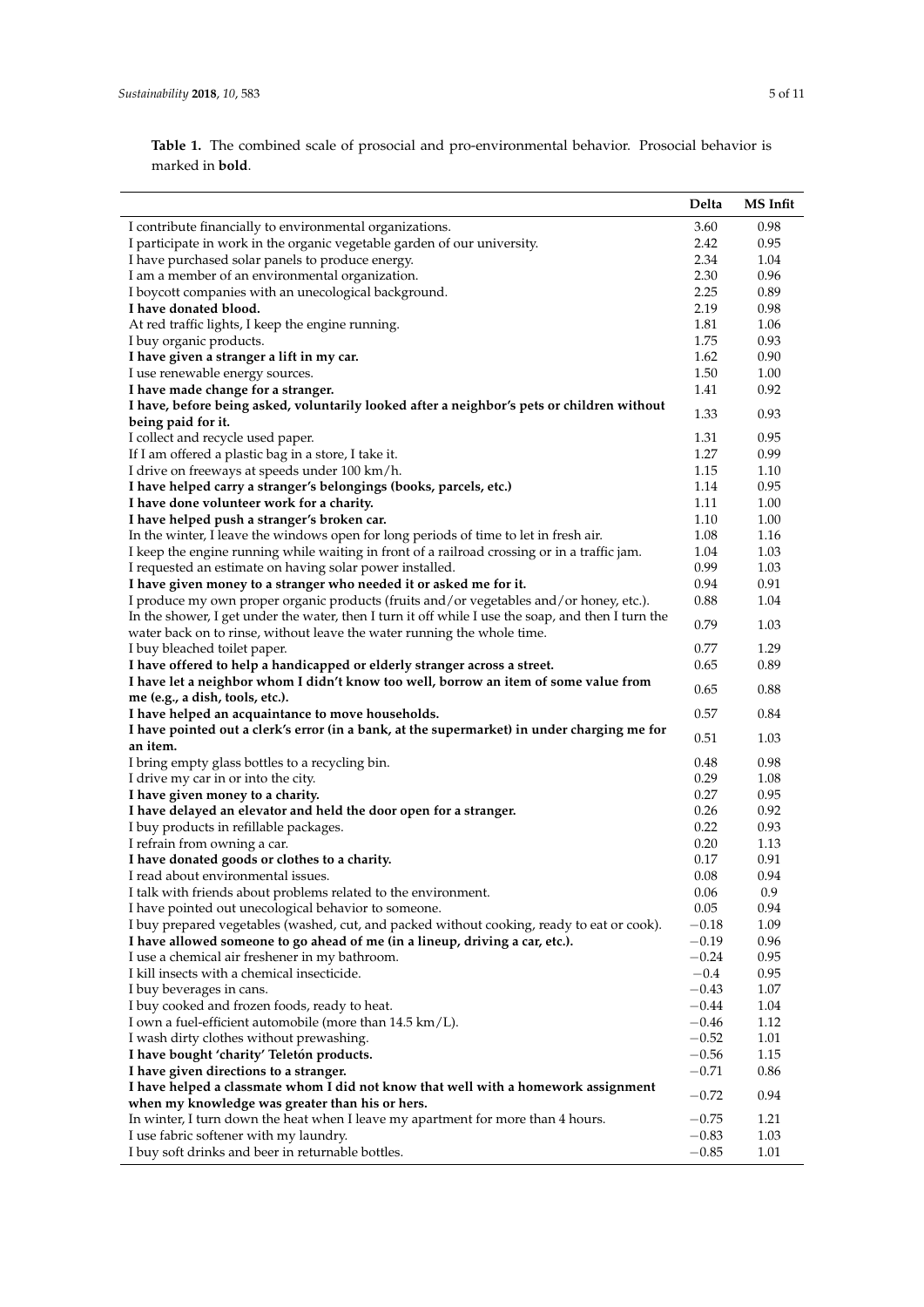| <b>Table 1.</b> Cont. |  |
|-----------------------|--|
|-----------------------|--|

<span id="page-5-0"></span>

|                                                                              | Delta   | <b>MS</b> Infit |
|------------------------------------------------------------------------------|---------|-----------------|
| For longer journeys (more than 500 km), I take an airplane.                  | $-0.88$ | 1.14            |
| I put dead batteries in the garbage.                                         | $-0.91$ | 0.93            |
| I am a member of a carpool.                                                  | $-0.98$ | 1.11            |
| In hotels, I have the towels changed daily.                                  | $-1.05$ | 0.93            |
| I use a clothes dryer.                                                       | $-1.06$ | 0.95            |
| I drive to where I want to start my hikes.                                   | $-1.15$ | 1.1             |
| I have offered my seat on a bus or train to a stranger who was standing.     | $-1.28$ | 1.02            |
| I ride a bicycle or take public transportation to work or school.            | $-1.33$ | 1.15            |
| I bathe in the tub, instead of taking shower.                                | $-1.41$ | 1.07            |
| I have looked into the pros and cons having a private source of solar power. | $-1.43$ | 1.03            |
| In nearby areas (around 30 km), I use public transportation or ride a bike.  | $-1.54$ | 1.08            |
| I drive in such a way as to keep my fuel consumption as low as possible.     | $-1.71$ | 0.99            |
| I own energy-efficient household devices.                                    | $-1.76$ | 1.01            |
| I use an oven cleaning spray to clean my oven.                               | $-2.01$ | 1.06            |
| I reuse my shopping bags.                                                    | $-2.22$ | 0.98            |
| I buy seasonal fruits and vegetables.                                        | $-2.26$ | 0.97            |
| I wait until I have a full load before doing my laundry.                     | $-2.36$ | 0.94            |
| In the winter, I keep the heat on so that I do not have to wear a sweater.   | $-2.67$ | 0.92            |
| After meals, I dispose of leftovers in the toilet.                           | $-3.48$ | 1.01            |
| After a picnic, I leave the place as clean as it was originally.             | $-3.77$ | 1.00            |

## **6. Significance of the Study**

The analysis of the present study shows that prosocial and pro-environmental behaviors are actually more connected than one might initially think. The results of the present study are consistent with the existing value-based models of environmental concern [\[45,](#page-9-17)[46\]](#page-9-18). Specifically, egoistic values predispose people to protect aspects of the environment that affect them personally, or to oppose protection of the environment if the personal costs are perceived as high. On the other hand, altruistic values make people want to engage in pro-environmental behavior on the basis of costs or benefits for a human group, such as community, ethnic group, nation-state, or humanity. Finally, biospheric values are prominent in the thinking of many ecologists and environmentalists who judge phenomena on the basis of costs or benefits to ecosystems or the biosphere. In their study, Stern & Dietz [\[45\]](#page-9-17) demonstrated that the biospheric value orientation did not differentiate from the altruistic value orientation in a general population sample and can be combined into one factor of biospheric–altruistic values. In other words, in the consciousness of the general public, there was no clear distinction between valuing nature by itself and valuing nature because of the benefits it provides humans. Thus, building on the work of Stern & Dietz [\[45\]](#page-9-17) considering values, our assumptions on the relation between prosocial and pro-environmental behaviors are consistent with a broader theory. We assume that values that give substance to a prosocial behavior can be seen as very similar to values related to a pro-environmental behavior. The difference between these two categories is only the "recipient": other human beings, in one case, or all the living beings and non-living nature, in the other.

Probably, the most elaborate psychological explanation for the empirical relatedness of prosocial and pro-environmental behaviors stems from the individual construction of the self. Schultz et al. [\[47\]](#page-9-19) argued that it is not the values per se that lead to environmental concerns. These authors suggested that people who include aspects of nature within their cognitive representation of self tend to be concerned with more than just themselves. Self-enhancement reflects a narrow self-construct, one that is less inclusive of other people or of other aspects of the living world. Finally, Schultz et al. [\[47\]](#page-9-19) argued that models and theories of environmental concern and behavior must be tested empirically in different cultural environments. Thus, the present study provides an important contribution from Chilean culture.

Building on the work of Schultz et al. [\[47\]](#page-9-19), we argue that there is a need to cultivate the development of an internal regulating mechanism within a person, a care and sense of responsibility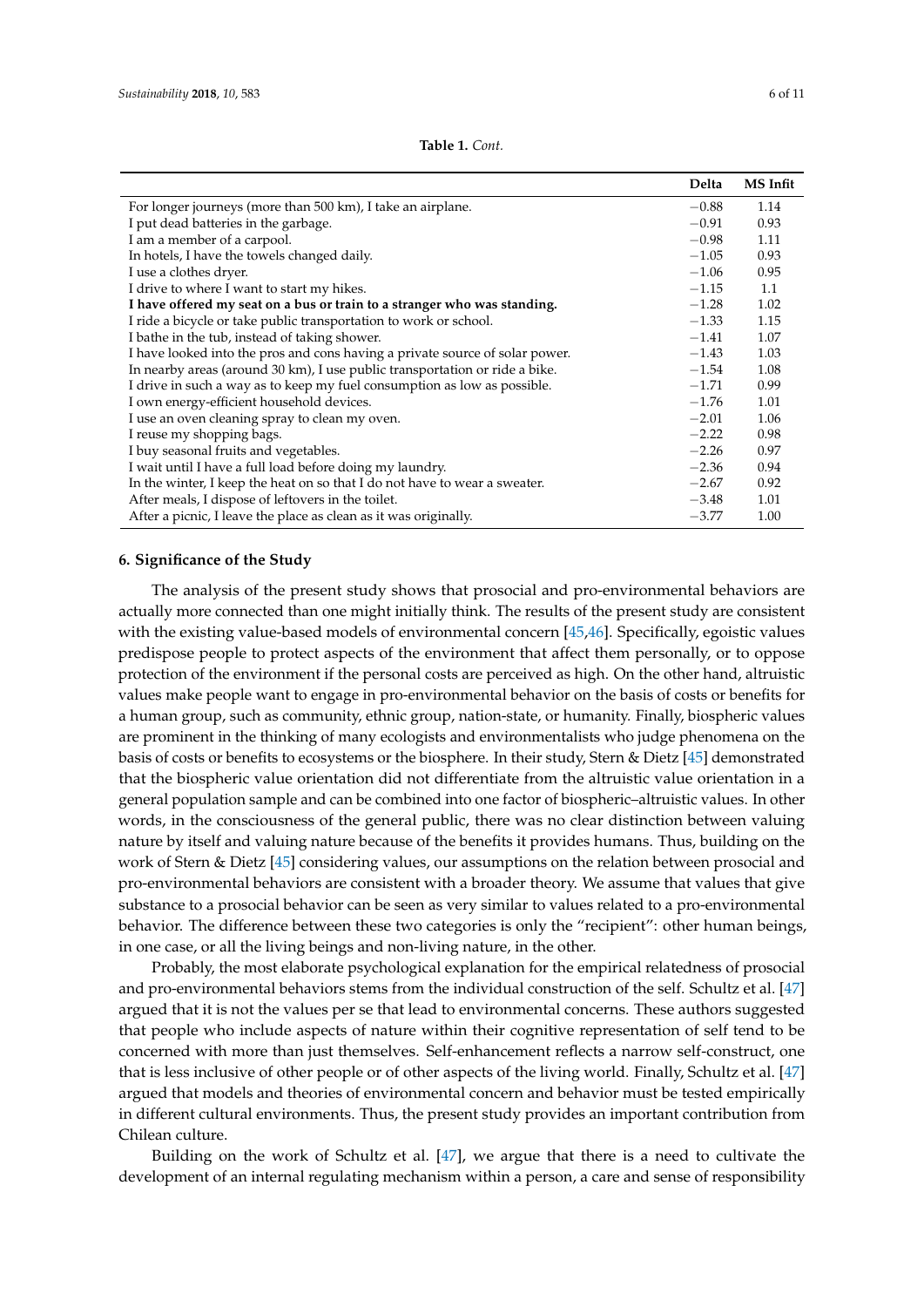toward others, which will prevent irresponsible behavior. One possible way to promote such a relationship is prosocial education, which aims to increase our sense of responsibility towards others [\[22\]](#page-8-18). According to Cohen [\[48\]](#page-9-20), prosocial education is an idea that encompasses a broad range of educational endeavors focused on cultivating a core set of social, emotional, ethical, civic and intellectual skills, knowledge, and dispositions that will allow K-12 students to work, live, and participate in a democratic, reciprocal, just, and sustainable society. The main tenet that is promoted by the proponents of prosocial education is that social climate and culture in public education have a decisive role in shaping students' minds and approaches to life. Because of the fact that often the instrumental race for academic achievements sets the tone in public educational systems (and later results in an individualistic public climate), scholars of prosocial education claim that the road toward social change runs through a more socially oriented education. On the basis of a growing body of empirical evidence directly and indirectly connecting prosocial behavior and the cultivation of a positive social climate in schools [\[49,](#page-9-21)[50\]](#page-9-22), we believe that there is room to consider a positive correlation between prosocial education and the cultivation of prosocial behavior, and, following our research, also pro-environmental behavior. Thus, in what follows, we would like to make some reflections from an educational perspective.

## **7. Reflections from an Educational Perspective**

This study is an important step towards generating scientific proof for the claim that educating people to be concerned for others to the same extent as they are concerned for themselves not only is an important step toward creating a prosocial society, but also contributes to people's environmental awareness. Building on the work of Schonert-Reichl and O'Brien [\[51\]](#page-10-0), who reviewed several social–emotional learning programs and empirically showed their effectiveness, demonstrating that it is possible to promote prosocial behavior by creating a prosocial classroom environment that emphasizes caring for others, mutual respect and cooperation, our findings may indeed imply that the traditional emphasis of environmental education on protecting and/or preserving the environment can be reinforced with cooperative and collaborative educational practices that aim at cultivating a better ecological environment among students. We suggest that prosocial education can reinforce environmental socialization [\[24\]](#page-8-20) which links informal experiences with nature and like-minded people to value the outdoors, nature, and environmental topics.

By starting the day in discussion circles where students discuss their goals and expectations, and by generating a warm atmosphere among students, a spirit of caring is created in the classroom. Since there is a correlation between prosocial behavior and pro-environmentalism, we can assume that the generation of such an atmosphere in class might also result in greater concern for the environment among students. Indeed, a study by Cuadrado et al. [\[25\]](#page-8-21) demonstrated that cooperative contexts, as opposed to competitive contexts, appear to stimulate pro-environmental behavior in a population with a low level of environmental knowledge. Thus, to promote greater pro-environmental behavior in students, there is a need for a greater emphasis on prosocial education.

Building on this assumption, we would like to make an even bigger claim in this article. We believe that people's disregard for nature is only a symptom of a much broader phenomenon—their disregard for anything that doesn't bring them direct benefit—and this applies to the broad concept of the environment, i.e., both to natural resources and to human society. Therefore, one of the main educational challenges today, from the perspective of the authors, is developing the capacity to care for the other, to free some space within oneself where concern for the desires and needs of the other could enter [\[52\]](#page-10-1). The development of such tendencies is the goal of prosocial education, which educates people with the aim of building friendships, cooperation, sharing with acquaintances and strangers, and developing a sense of self as a moral person [\[5\]](#page-8-2).

In our research, people reported that prosocial behavior was relatively hard to perform compared to pro-environmental behavior. We assume that it is because most of the items in the scale of Rushton et al. [\[31\]](#page-9-4) refer to one's propensity toward strangers. It can be further assumed that prosocial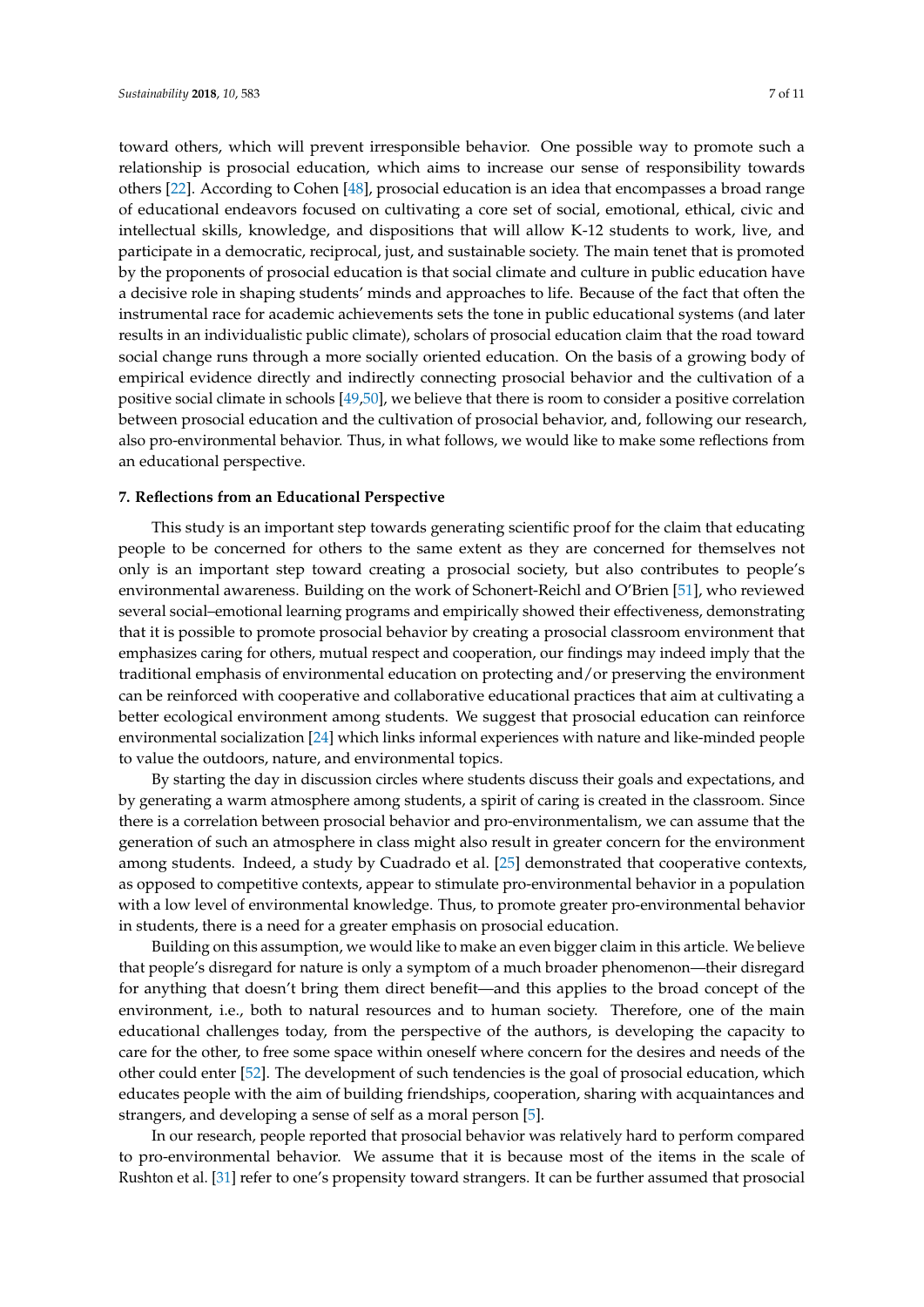behavior would be easier to perform in cases of affinity and kinship. Prosocial education could thus help to gradually bridge the gap of "otherness", with the aim of helping students overcome social alienation. Students would be taught how to emerge from themselves toward others by learning to be concerned for others as they are concerned for themselves [\[53,](#page-10-2)[54\]](#page-10-3).

Since, as we have shown, on the individual level, prosocial and pro-environmental behaviors are facets of the same behavior, prosocial and environmental educational approaches can reinforce each other by cultivating a greater commitment to everything outside the person. Thus, we propose that the traditional emphasis of environmental education on protecting and/or preserving the environment could be reinforced with prosocial education. Such a combined educational approach would also promote sustainable behavior, which was proven to consist of both prosocial and pro-environmental behavior [\[7\]](#page-8-4), contributing to multi- and interdisciplinary efforts to create an ecologically and socially sustainable society.

Developing a sense of community, belonging, and obligation toward others will be manifest in the way a person manages their life. Prosocial education should thus become an important ingredient in education for sustainable development. Cultivating a more socially oriented propensity to the world in students can result in sustainable behavior in local and global social networks [\[55,](#page-10-4)[56\]](#page-10-5). Such an approach is aligned with the proposals of UNESCO [\[57\]](#page-10-6) that promote the Decade of Education for Sustainable Development (DESD, [www.desd.org\)](www.desd.org), stressing that education must provide specific skills, such as learning to live together (en.unesco.org/themes/learning-live-together).

### **8. Future Research Needs**

The sample used in the present study is small and represents a very specific group. Future studies should consider a larger sample of Chile's overall population in order to strengthen our findings. However, we believe that the present article is an initial study in an area—prosocial education—that will gain much more emphasis heading into the future. There is already research about the way social and emotional learning can create a prosocial and emotional atmosphere in the classroom. Still, there is a need to conduct extensive research before and after tests as to whether using prosocial methods in environmental education actually contributes to the improvement of students' pro-environmental behavior. Since prosocial education is an umbrella concept, conceptually overlapping with other terms, such as soft-skills development, social–emotional learning, collaborative or cooperative learning, whole child education, service learning, civic education, character education, and moral education, as well as multicultural education, global education, and cosmopolitan education [\[22\]](#page-8-18), there is a need to examine various methods in order to understand which work best. One promising approach might be to incorporate prosocial aspects in nature-based environmental education, which already addresses environmental knowledge and connectedness to nature, both of which are correlates of pro-environmental behavior [\[16\]](#page-8-12). If this proves to be successful, another interesting aspect will be to determine the psychological mechanism that actually makes people develop pro-environmental relations as a result of environmental education reinforced by prosocial education.

**Acknowledgments:** We wish to thank Markos Zografos for editing.

**Author Contributions:** Siegmar Otto and Alexander Neaman designed the experiment; Alexander Neaman applied the surveys; Siegmar Otto performed statistical analyses; Eli Vinokur and Alexander Neaman designed the theoretical framework; Eli Vinokur, Siegmar Otto and Alexander Neaman wrote the paper.

**Conflicts of Interest:** The authors declare no conflict of interest.

### **References**

- <span id="page-7-0"></span>1. Diamond, J. *Collapse: How Societies Choose to Fail or Succeed*, Revised ed.; Penguin Group: London, UK, 2011; p. 608.
- <span id="page-7-1"></span>2. Otto, S.; Kaiser, F.G. Ecological behavior across the lifespan: Why environmentalism increases as people grow older. *J. Environ. Psychol.* **2014**, *40*, 331–338. [\[CrossRef\]](http://dx.doi.org/10.1016/j.jenvp.2014.08.004)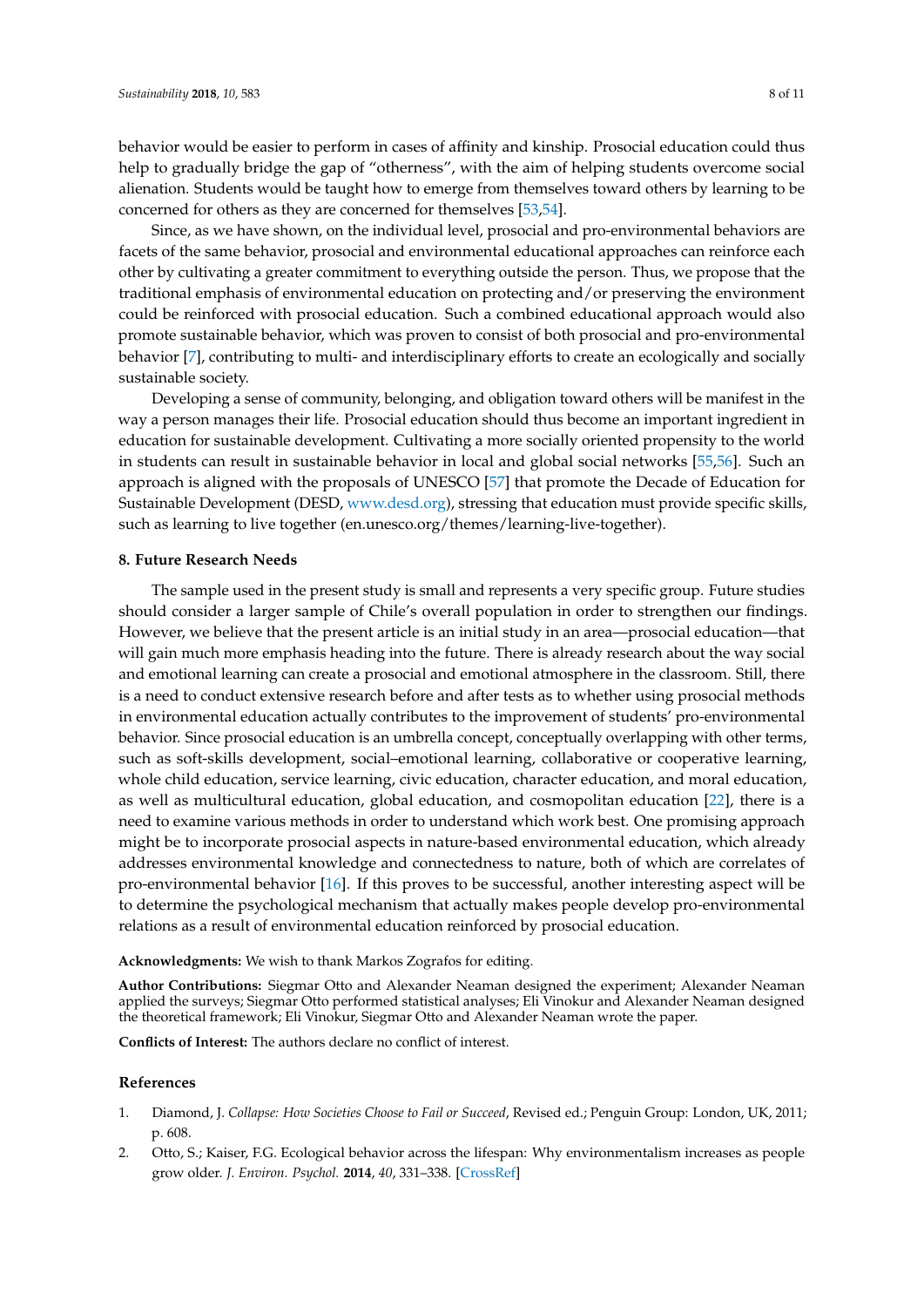- <span id="page-8-0"></span>3. Otto, S.; Kaiser, F.G.; Arnold, O. The Critical Challenge of Climate Change for Psychology: Preventing Rebound and Promoting More Individual Irrationality. *Eur. Psychol.* **2014**, *19*, 96–106. [\[CrossRef\]](http://dx.doi.org/10.1027/1016-9040/a000182)
- <span id="page-8-1"></span>4. Koger, S.M. Psychological and behavioral aspects of sustainability. *Sustainability* **2013**, *5*, 3006–3008. [\[CrossRef\]](http://dx.doi.org/10.3390/su5073006)
- <span id="page-8-2"></span>5. Higgins-D'alessandro, A. The second side of education: Prosocial development. In *Handbook of Prosocial Education*; Brown, P.M., Corrigan, M.W., Higgins-D'Alessandro, A., Eds.; Rowman & Littlefield: Lanham, MD, USA, 2012; Volume 1, pp. 3–38.
- <span id="page-8-3"></span>6. Corral-Verdugo, V.; Mireles-Acosta, J.; Tapia-Fonllem, C.; Fraijo-Sing, B. Happiness as correlate of sustainable behavior: A Study of pro-ecological, frugal, equitable and altruistic actions that promote subjective wellbeing. *Hum. Ecol. Rev.* **2011**, *18*, 95–104.
- <span id="page-8-4"></span>7. Tapia-Fonllem, C.; Corral-Verdugo, V.; Fraijo-Sing, B.; Durón-Ramos, M.F. Assessing sustainable behavior and its correlates: A measure of pro-ecological, frugal, altruistic and equitable actions. *Sustainability* **2013**, *5*, 711–723. [\[CrossRef\]](http://dx.doi.org/10.3390/su5020711)
- <span id="page-8-5"></span>8. Kollmuss, A.; Agyeman, J. Mind the gap: why do people act environmentally and what are the barriers to pro-environmental behavior? *Environ. Educ. Res.* **2002**, *8*, 239–260. [\[CrossRef\]](http://dx.doi.org/10.1080/13504620220145401)
- <span id="page-8-6"></span>9. Geiger, S.; Otto, S.; Diaz-Marin, J.S. A diagnostic environmental knowledge scale for Latin America. *Psyecology* **2014**, *5*, 1–36. [\[CrossRef\]](http://dx.doi.org/10.1080/21711976.2014.881664)
- <span id="page-8-7"></span>10. Olli, E.; Grendstad, G.; Wollebaek, D. Correlates of environmental behaviors. *Environ. Behav.* **2001**, *33*, 181–208. [\[CrossRef\]](http://dx.doi.org/10.1177/0013916501332002)
- <span id="page-8-8"></span>11. Bamberg, S.; Möser, G. Twenty years after Hines, Hungerford, and Tomera: A new meta-analysis of determinants of pro-environmental behaviour. *J. Environ. Psychol.* **2007**, *27*, 14–25. [\[CrossRef\]](http://dx.doi.org/10.1016/j.jenvp.2006.12.002)
- <span id="page-8-9"></span>12. Diaz-Siefer, P.; Neaman, A.; Salgado, E.; Celis-Diez, J.L.; Otto, S. Human-environment system knowledge: A correlate of pro-environmental behavior. *Sustainability* **2015**, *7*, 15510–15526. [\[CrossRef\]](http://dx.doi.org/10.3390/su71115510)
- 13. Frick, J.; Kaiser, F.G.; Wilson, M. Environmental knowledge and conservation behavior: exploring prevalence and structure in a representative sample. *Pers. Indiv. Differ.* **2004**, *37*, 1597–1613. [\[CrossRef\]](http://dx.doi.org/10.1016/j.paid.2004.02.015)
- <span id="page-8-10"></span>14. Otto, S.; Neaman, A.; Richards, B.; Marió, A. Explaining the ambiguous relations between income, environmental knowledge, and environmentally significant behavior. *Soc. Nat. Resour.* **2016**, *29*, 628–632. [\[CrossRef\]](http://dx.doi.org/10.1080/08941920.2015.1037410)
- <span id="page-8-11"></span>15. Brügger, A.; Kaiser, F.G.; Roczen, N. One for all? Connectedness to nature, inclusion of nature, environmental identity, and implicit association with nature. *Eur. Psychol.* **2011**, *16*, 324–333. [\[CrossRef\]](http://dx.doi.org/10.1027/1016-9040/a000032)
- <span id="page-8-12"></span>16. Otto, S.; Pensini, P. Nature-based environmental education of children: Environmental knowledge and connectedness to nature, together, are related to ecological behaviour. *Glob. Environ. Chang.* **2017**, *47*, 88–94. [\[CrossRef\]](http://dx.doi.org/10.1016/j.gloenvcha.2017.09.009)
- <span id="page-8-13"></span>17. Kaiser, F.G.; Byrka, K. Environmentalism as a trait: Gauging people's prosocial personality in terms of environmental engagement. *Int. J. Phychol.* **2011**, *46*, 71–79. [\[CrossRef\]](http://dx.doi.org/10.1080/00207594.2010.516830) [\[PubMed\]](http://www.ncbi.nlm.nih.gov/pubmed/22044135)
- <span id="page-8-14"></span>18. Liefländer, A.K.; Bogner, F.X.; Kibbe, A.; Kaiser, F.G. Evaluating environmental knowledge dimension convergence to assess educational programme effectiveness. *Int. J. Sci. Educ.* **2015**, *37*, 684–702. [\[CrossRef\]](http://dx.doi.org/10.1080/09500693.2015.1010628)
- <span id="page-8-15"></span>19. Duerden, M.D.; Witt, P.A. The impact of direct and indirect experiences on the development of environmental knowledge, attitudes, and behavior. *J. Environ. Psychol.* **2010**, *30*, 379–392. [\[CrossRef\]](http://dx.doi.org/10.1016/j.jenvp.2010.03.007)
- <span id="page-8-16"></span>20. Liefländer, A.K.; Froehlich, G.; Bogner, F.X.; Schultz, P.W. Promoting connectedness with nature through environmental education. *Environ. Educ. Res.* **2013**, *19*, 370–384. [\[CrossRef\]](http://dx.doi.org/10.1080/13504622.2012.697545)
- <span id="page-8-17"></span>21. Liefländer, A.K. Effectiveness of environmental education on water: connectedness to nature, environmental attitudes and environmental knowledge. *Environ. Educ. Res.* **2015**, *21*, 145–146. [\[CrossRef\]](http://dx.doi.org/10.1080/13504622.2014.927831)
- <span id="page-8-18"></span>22. Bergin, C. Handbook of prosocial education. *J. Moral Educ.* **2014**, *43*, 126–129. [\[CrossRef\]](http://dx.doi.org/10.1080/03057240.2014.883708)
- <span id="page-8-19"></span>23. Eisenberg, N.; Mussen, P.H. *The Roots of Prosocial Behavior in Children*; Cambridge University Press: New York, NY, USA, 1989.
- <span id="page-8-20"></span>24. Bixler, R.D.; Joseph, S.L.; Searles, V.M. Volunteers as products of a zoo conservation education program. *J. Environ. Educ.* **2014**, *45*, 57–73. [\[CrossRef\]](http://dx.doi.org/10.1080/00958964.2013.814618)
- <span id="page-8-21"></span>25. Cuadrado, E.; Tabernero, C.; García, R.; Luque, B. The interactive effect of pro-environmental disciplinary concentration under cooperation versus competition contexts. *Environ. Educ. Res.* **2017**, *23*, 797–811. [\[CrossRef\]](http://dx.doi.org/10.1080/13504622.2015.1095860)
- <span id="page-8-22"></span>26. Cockerill, K. A failure reveals success: A comparative analysis of environmental education, education for sustainable development, and industrial ecology education. *J. Indust. Ecol.* **2013**, *17*, 633–641. [\[CrossRef\]](http://dx.doi.org/10.1111/jiec.12049)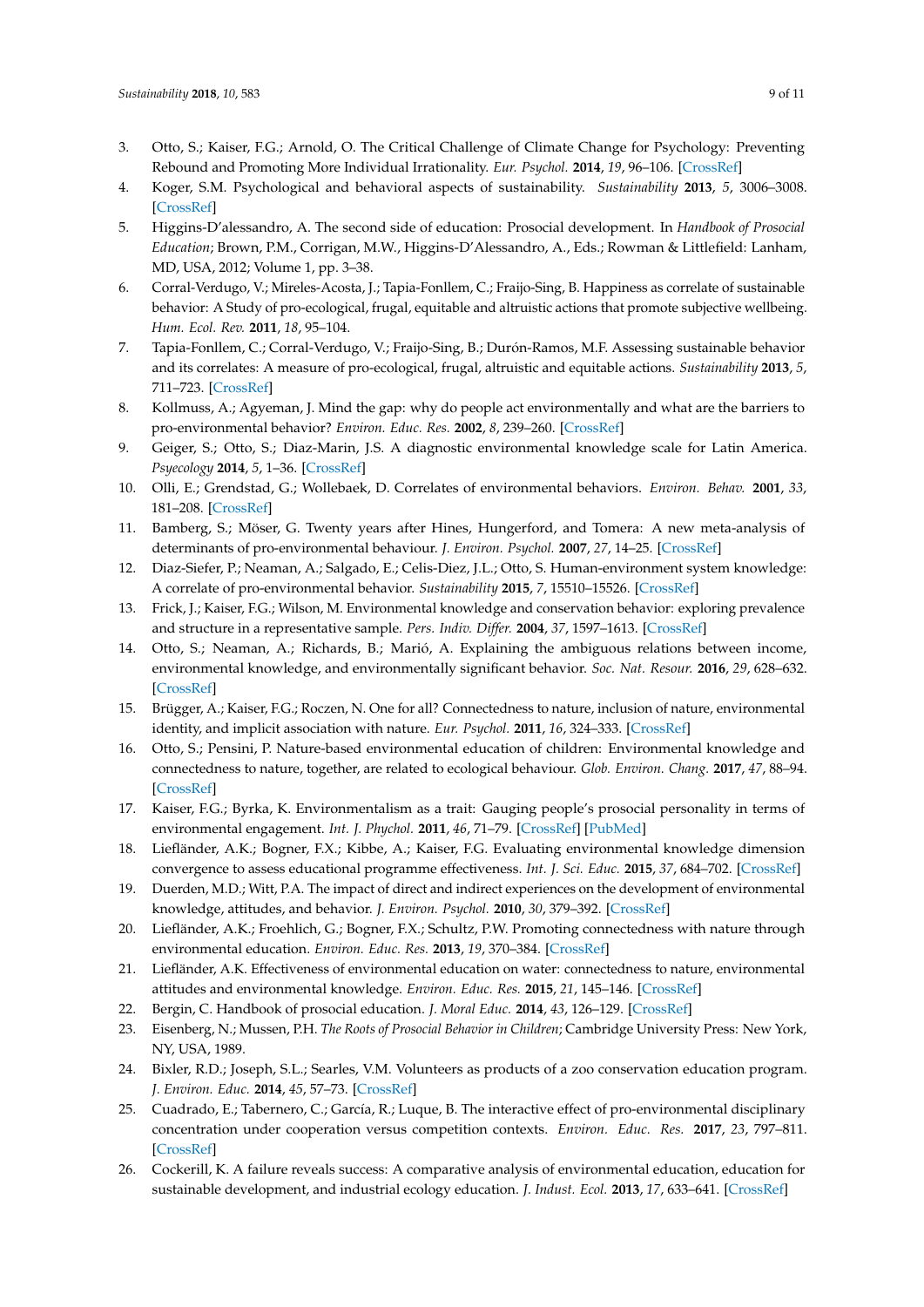- <span id="page-9-0"></span>27. McKeown, R.; Hopkins, C. EE $\neq$ ESD: Defusing the worry. *Environ. Educ. Res.* 2003, 9, 117–128. [\[CrossRef\]](http://dx.doi.org/10.1080/13504620303469)
- <span id="page-9-1"></span>28. Hedefalk, M.; Almqvist, J.; Ostman, L. Education for sustainable development in early childhood education: A review of the research literature. *Environ. Educ. Res.* **2015**, *21*, 975–990. [\[CrossRef\]](http://dx.doi.org/10.1080/13504622.2014.971716)
- <span id="page-9-2"></span>29. United Nations. World Summit Outcome. 2005. Available online: [http://www.who.int/hiv/](http://www.who.int/hiv/universalaccess2010/worldsummit.pdf) [universalaccess2010/worldsummit.pdf](http://www.who.int/hiv/universalaccess2010/worldsummit.pdf) (accessed on 23 February 2018).
- <span id="page-9-3"></span>30. Kaiser, F.G.; Wilson, M.R. Goal-directed conservation behavior: The specific composition of a general performance. *Pers. Indiv. Differ.* **2004**, *36*, 1531–1544. [\[CrossRef\]](http://dx.doi.org/10.1016/j.paid.2003.06.003)
- <span id="page-9-4"></span>31. Rushton, J.P.; Chrisjohn, R.D.; Fekken, G.C. The altruistic personality and the self-report altruism scale. *Pers. Indiv. Differ.* **1981**, *2*, 293–302. [\[CrossRef\]](http://dx.doi.org/10.1016/0191-8869(81)90084-2)
- <span id="page-9-5"></span>32. Kaiser, F.G. A general measure of ecological behavior. *J. Appl. Soc. Psychol.* **1998**, *28*, 395–422. [\[CrossRef\]](http://dx.doi.org/10.1111/j.1559-1816.1998.tb01712.x)
- 33. Arnold, O.; Kibbe, A.; Hartig, T.; Kaiser, F.G. Capturing the Environmental Impact of Individual Lifestyles: Evidence of the Criterion Validity of the General Ecological Behavior Scale. *Environ. Behav.* **2017**, in press. [\[CrossRef\]](http://dx.doi.org/10.1177/0013916517701796)
- <span id="page-9-6"></span>34. Otto, S.; Kröhne, U.; Richter, D. The dominance of introspective measures and what this implies: The example of environmental attitude. *PLoS ONE* **2018**, *13*, e0192907. [\[CrossRef\]](http://dx.doi.org/10.1371/journal.pone.0192907) [\[PubMed\]](http://www.ncbi.nlm.nih.gov/pubmed/29447235)
- <span id="page-9-7"></span>35. Kaiser, F.G.; Frick, J.; Stoll-Kleemann, S. Zur Angemessenheit selbstberichteten Verhaltens: Eine Validitätsuntersuchung der Skala Allgemeinen Ökologischen Verhaltens [Accuracy of self-reports: Validating the general ecological behavior scale]. *Diagnostica* **2001**, *47*, 88–95. [\[CrossRef\]](http://dx.doi.org/10.1026//0012-1924.47.2.88)
- <span id="page-9-8"></span>36. Kaiser, F.G.; Byrka, K.; Hartig, T. Reviving Campbell's paradigm for attitude research. *Pers. Soc. Psychol. Rev.* **2010**, *14*, 351–367. [\[CrossRef\]](http://dx.doi.org/10.1177/1088868310366452) [\[PubMed\]](http://www.ncbi.nlm.nih.gov/pubmed/20435803)
- <span id="page-9-9"></span>37. Greve, W. Traps and gaps in action explanation: Theoretical problems of a psychology of human action. *Psychol. Rev.* **2001**, *108*, 435–451. [\[CrossRef\]](http://dx.doi.org/10.1037/0033-295X.108.2.435) [\[PubMed\]](http://www.ncbi.nlm.nih.gov/pubmed/11381836)
- <span id="page-9-10"></span>38. Byrka, K. *Attitude-Behavior Consistency: Campbell's Paradigm in Environmental and Health Domains*; Eindhoven University of Technology: Eindhoven, The Netherlands, 2009.
- <span id="page-9-11"></span>39. Penner, L.A.; Fritzsche, B.A.; Craiger, J.P.; Freifeld, T.R. Measuring the prosocial personality. *Adv. Pers. Assess.* **1995**, *10*, 147–163.
- <span id="page-9-12"></span>40. Bond, T.G.; Fox, C.M. *Applying the Rasch Model: Fundamental Measurement in the Human Sciences*, 2nd ed.; Lawrence Erlbaum Associates Inc.: Mahwah, NJ, USA, 2007.
- <span id="page-9-13"></span>41. Wu, M.L.; Adams, R.J.; Wilson, M.R. *ACER ConQuest: Generalised Item Response Modelling Software*; ACER Press: Melbourne, Australia, 1998.
- <span id="page-9-14"></span>42. Wright, B.D.; Linacre, J.M.; Gustafson, J.E.; Martin-Lof, P. Reasonable mean-square fit values. *Rasch Meas. Trans.* **1994**, *8*, 370–371.
- <span id="page-9-15"></span>43. Vllasaliu, L. *Erst Prosozial und Dann Vegetarier? Über den Zusammenhang Zwischen Prosozialem und Umweltschützendem Verhalten. Bachelorarbeit*; Institut für Psychologie, Otto-von-Guericke Universität Magdeburg: Magdeburg, Germany, 2011; p. 61.
- <span id="page-9-16"></span>44. Juárez-Nájera, M.; Rivera-Martínez, J.G.; Hafkamp, W.A. An explorative socio-psychological model for determining sustainable behavior: Pilot study in German and Mexican universities. *J. Clean. Prod.* **2010**, *18*, 686–694. [\[CrossRef\]](http://dx.doi.org/10.1016/j.jclepro.2009.09.018)
- <span id="page-9-17"></span>45. Stern, P.; Dietz, T. The value basis of environmental concern. *J. Soc. Issues* **1994**, *50*, 65–84. [\[CrossRef\]](http://dx.doi.org/10.1111/j.1540-4560.1994.tb02420.x)
- <span id="page-9-18"></span>46. Stern, P.C. Toward a coherent theory of environmentally significant behavior. *J. Soc. Issues* **2000**, *56*, 407–424. [\[CrossRef\]](http://dx.doi.org/10.1111/0022-4537.00175)
- <span id="page-9-19"></span>47. Schultz, P.W.; Gouveia, V.V.; Cameron, L.D.; Tankha, G.; Schmuck, P.; Franěk, M. Values and their relationship to environmental concern and conservation behavior. *J. Cross-Cult. Psychol.* **2005**, *36*, 457–475. [\[CrossRef\]](http://dx.doi.org/10.1177/0022022105275962)
- <span id="page-9-20"></span>48. Cohen, J. School climate and culture improvement: A prosocial strategy that recognizes, educates, and supports the whole child and the whole school community. In *Handbook of Prosocial Education*; Brown, P.M., Corrigan, M.W., Higgins-D'Alessandro, A., Eds.; Rowman & Littlefield: Lanham, MD, USA, 2012; Volume 1, pp. 227–270.
- <span id="page-9-21"></span>49. Durlak, J.A.; Weissberg, R.P.; Dymnicki, A.B.; Taylor, R.D.; Schellinger, K.B. The impact of enhancing students' social and emotional learning: A meta-analysis of school-based universal interventions. *Child Dev.* **2011**, *82*, 405–432. [\[CrossRef\]](http://dx.doi.org/10.1111/j.1467-8624.2010.01564.x) [\[PubMed\]](http://www.ncbi.nlm.nih.gov/pubmed/21291449)
- <span id="page-9-22"></span>50. Kutnick, P.; Ota, C.; Berdondini, L. Improving the effects of group working in classrooms with young school-aged children: Facilitating attainment, interaction and classroom activity. *Learn. Instr.* **2008**, *18*, 83–95. [\[CrossRef\]](http://dx.doi.org/10.1016/j.learninstruc.2006.12.002)